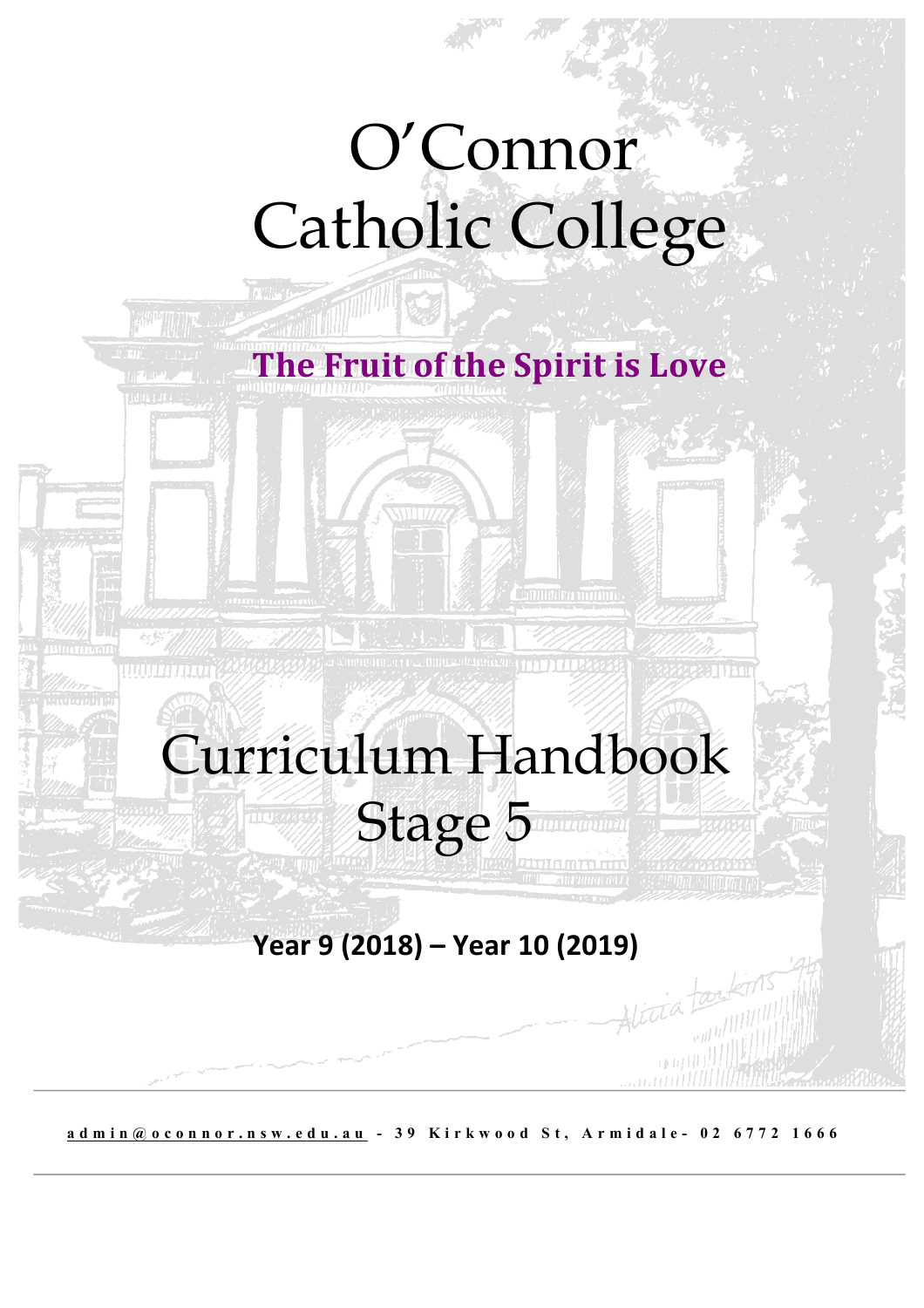| Students Undertaking Courses Based on Life Skills Outcomes and Content 12 |                |
|---------------------------------------------------------------------------|----------------|
|                                                                           |                |
|                                                                           |                |
|                                                                           |                |
|                                                                           |                |
|                                                                           |                |
|                                                                           |                |
|                                                                           |                |
| Personal Development, Health and Physical Education (Mandatory) 21        |                |
|                                                                           |                |
|                                                                           |                |
|                                                                           |                |
|                                                                           |                |
|                                                                           |                |
|                                                                           |                |
|                                                                           |                |
|                                                                           |                |
|                                                                           |                |
|                                                                           |                |
|                                                                           |                |
|                                                                           |                |
|                                                                           |                |
|                                                                           |                |
|                                                                           |                |
|                                                                           |                |
|                                                                           |                |
| Curriculum Handbook Stage 5 2018-2019                                     | $\overline{2}$ |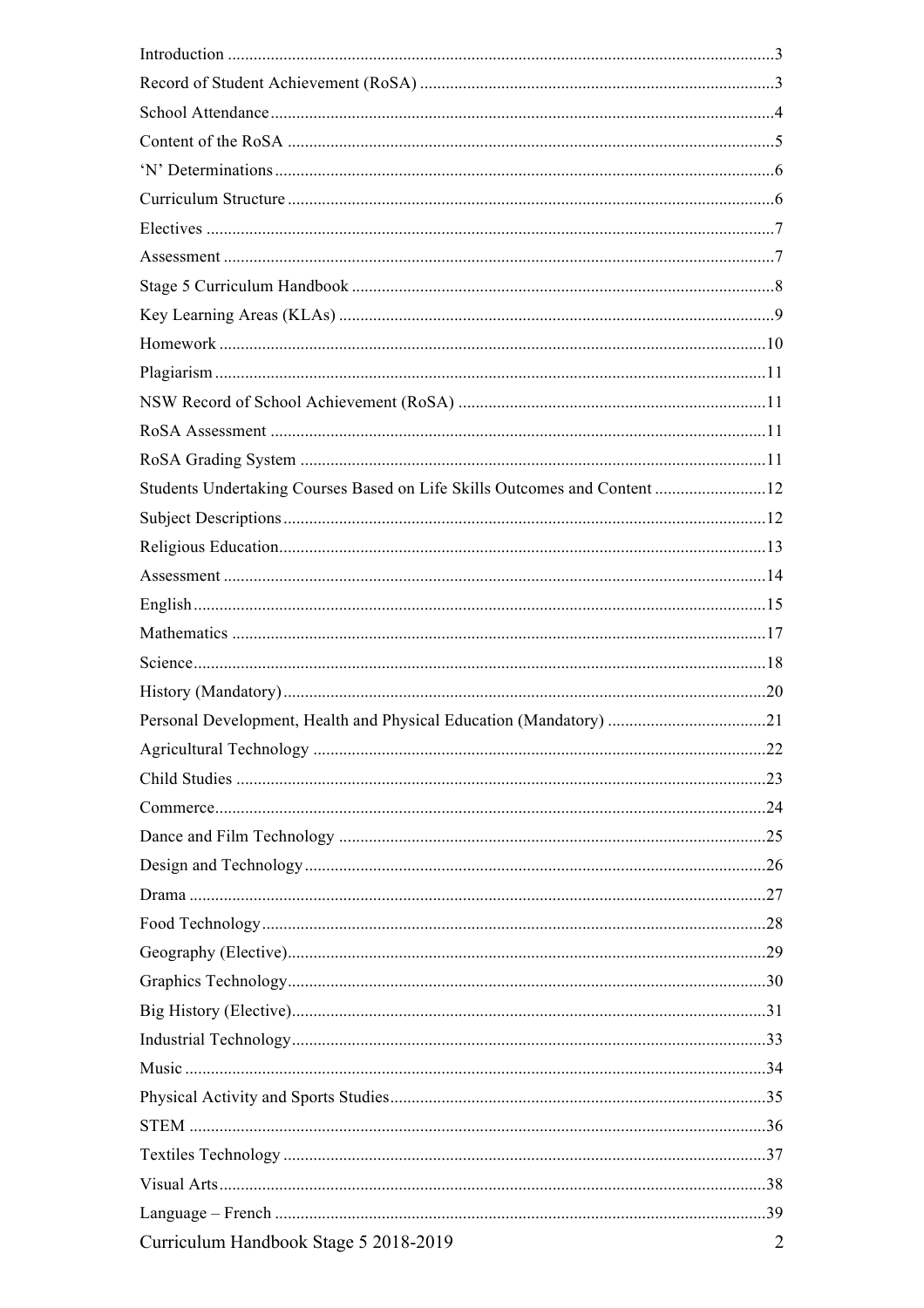## Introduction

The purpose of this booklet is to inform students and parents/ caregivers about the curriculum studied in Stage 5 (Year  $9 \& 10$ ). It also provides information for students and parents about elective subjects on offer for Year 9 & 10, 2018/2019.

Please do not hesitate to contact any of the teaching staff listed below if you require additional information regarding any aspect of Stage 5 study.

| Principal                       | Regina Menz         |  |
|---------------------------------|---------------------|--|
| <b>Assistant Principal</b>      | Simon Fleming       |  |
| <b>Leaders of Learning</b>      |                     |  |
| Religious Education             | Damian Roff         |  |
| English                         | Sue McLeod          |  |
| <b>Mathematics</b>              | Stephen Chapman     |  |
| Science                         | Mitchell Smidt      |  |
| Human Society & Its Environment | Ellen Newberry      |  |
| Technology & Applied Science    | Glenn Watson        |  |
| Creative & Performing Arts      | Jenny Roff          |  |
| Personal Development, Health &  |                     |  |
| <b>Physical Education</b>       | <b>Ruth Patrick</b> |  |

### Record of Student Achievement (RoSA)

#### **A credential for school leavers**

While formal RoSA credentials are for school leavers, all Years 10 and 11 students will be able to access their results electronically and print a transcript of their results.

- Students who leave school and satisfy eligibility requirements for the RoSA will receive the formal credential.
- Students who leave school and are not eligible for a RoSA will receive a Transcript of Study at their departure. The Transcript of Study contains the same information as the RoSA for courses satisfactorily completed.
- All students have access to a record of their courses studied and their grades through Students Online.
- Students who receive their HSC will be able to receive a RoSA at the same time as their HSC, detailing their achievement in their earlier years of study.

#### **Eligibility for the Record of School Achievement (RoSA)**

To qualify for the RoSA, a student must have:

- Attended a government school, an accredited non-government school or a recognised school outside NSW
- Completed courses of study that satisfy the Board's curriculum and assessment requirements for the RoSA
- Complied with all requirements imposed by the Minister or the Board
- Completed Year 10.

Curriculum Handbook Stage 5 2018-2019 3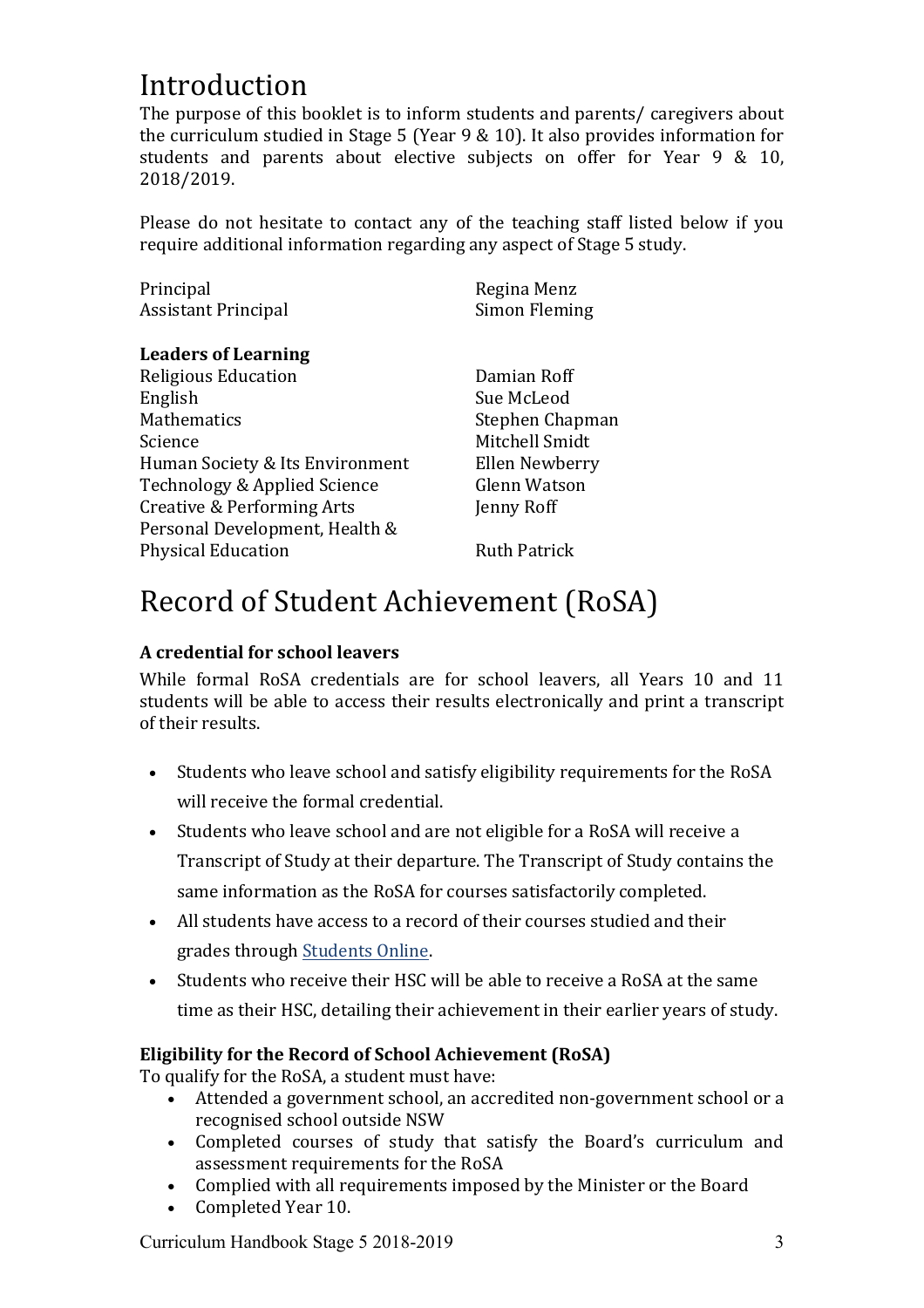# School Attendance

- The New Educational Standard Authority (NESA) does not set a minimum attendance for the satisfactory completion of a course, but a principal may determine that, due to absence, course completion criteria may not be met
- One requirement for the RoSA is that a student must attend until the final day of Year 10 at their school.

Note: NESA - NSW Education Standards Authority formally Board of Studies.

#### **Mandatory curriculum requirements**

Students are required to complete the following mandatory curriculum for the RoSA:

| English                                                                           | The Board Developed syllabus to be studied substantially<br>throughout Years 7-10. 400 hours to be completed by<br>the end of Year 10.                                                                                                                                                               |
|-----------------------------------------------------------------------------------|------------------------------------------------------------------------------------------------------------------------------------------------------------------------------------------------------------------------------------------------------------------------------------------------------|
| <b>Mathematics</b>                                                                | The Board Developed syllabus to be studied substantially<br>throughout Years 7-10. 400 hours to be completed by<br>the end of Year 10.                                                                                                                                                               |
| <b>Science</b>                                                                    | The Board Developed syllabus to be studied substantially<br>throughout Years 7-10. 400 hours to be completed by<br>the end of Year 10.                                                                                                                                                               |
| Human Society and<br><b>Its Environment</b>                                       | To be studied substantially throughout Years 7-10. 400<br>hours to be completed by the end of Year 10 and must<br>include 100 hours each of History and Geography in<br>Stage 4 and 100 hours each of Australian History and<br>Australian Geography in Stage 5.                                     |
| Other<br><b>Languages</b><br>than English                                         | 100 hours to be completed in one language over one<br>continuous<br>12-month period between Years 7-10 but preferably in<br>Years 7-8.                                                                                                                                                               |
| <b>Technological</b><br>and<br><b>Applied Studies</b>                             | The Board's Technology (Mandatory) Years 7-8 syllabus<br>to be studied for 200 hours.                                                                                                                                                                                                                |
| <b>Creative Arts</b>                                                              | 200 hours to be completed, consisting of the Board's<br>100-hour mandatory courses in each of Visual Arts and<br>Music. It is the Board's expectation that the 100-hour<br>mandatory courses in these subjects will be taught as<br>coherent units of study and not split over a number of<br>years. |
| <b>Personal</b><br>Development,<br><b>Health and Physical</b><br><b>Education</b> | The Board's mandatory 300-hour course in Personal<br>Development, Health and Physical Education. This<br>integrated course is to be studied in each of Years 7-10.                                                                                                                                   |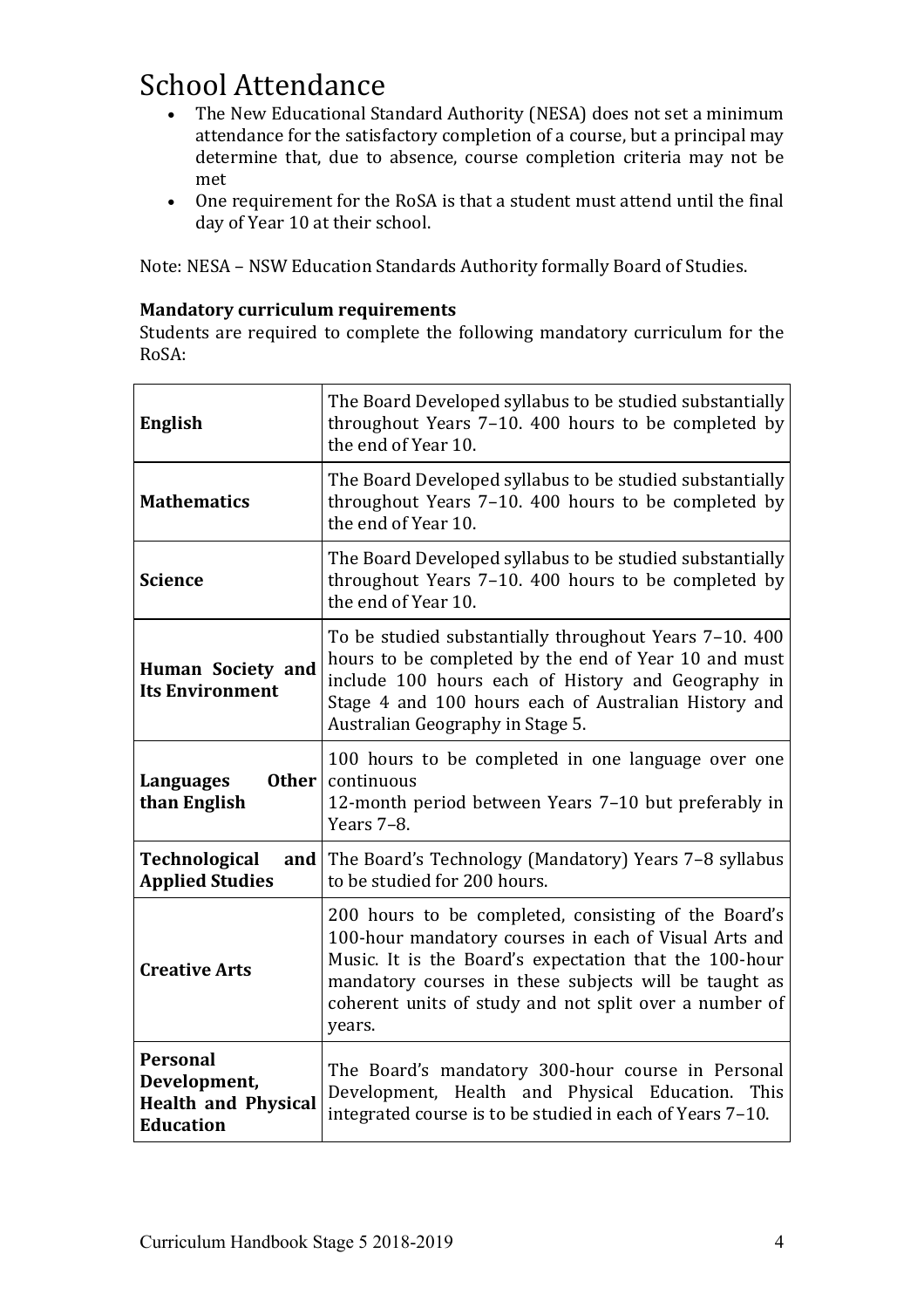# Content of the RoSA

The RoSA will contain the following information:

- Stage 5 courses listed in a sequence consisting of English, Mathematics, Science, Australian Geography, Australian History, followed by other Board Developed Courses and then Board Endorsed Courses in alphabetical order with the student's grade shown to the right of each course.
- All mandatory curriculum requirements (ie English, Mathematics, Science, HSIE, Languages, Technology, Music, Visual Arts, PDHPE) listed under a separate heading with an indication of completion by the student.
- A statement that the student is eligible for the award of a Record of School Achievement.
- VET courses will be recorded as 'Completed' with the footnote *Refer to Vocational Documentation*.
- Courses based on Life Skills outcomes and content will be recorded as 'Completed' with the footnote *See Profile of Student Achievement.*

(Where an 'N' determination is received in an additional study (elective), the course will not appear on the RoSA.)

#### **Life Skills**

Courses based on Life Skills outcomes and content satisfy the mandatory curriculum requirements for award of the RoSA. The Profile of Student Achievement provides details on Life Skills syllabus outcomes achieved by students.

- A Profile of Student Achievement is printed and issued by BOSTES to students at the same time as their RoSA (or if ineligible for the RoSA, with the Transcript of Study). Students can access a record of outcomes achieved via Students Online.
- Teachers are required to indicate outcomes achieved by students in Years 10, 11 and 12 for each course based on Life Skills outcomes and content through Schools Online.
- When entering information, teachers can select from two options:
- 1. Achieved for outcomes achieved independently or with adjustments required for demonstration on the same basis as their peers.
- 2. Achieved with support for outcomes achieved with additional support, such as visual or verbal prompts.

Outcomes that have not been addressed in the teaching and learning program or that the student has not achieved will remain indicated as 'Not applicable'.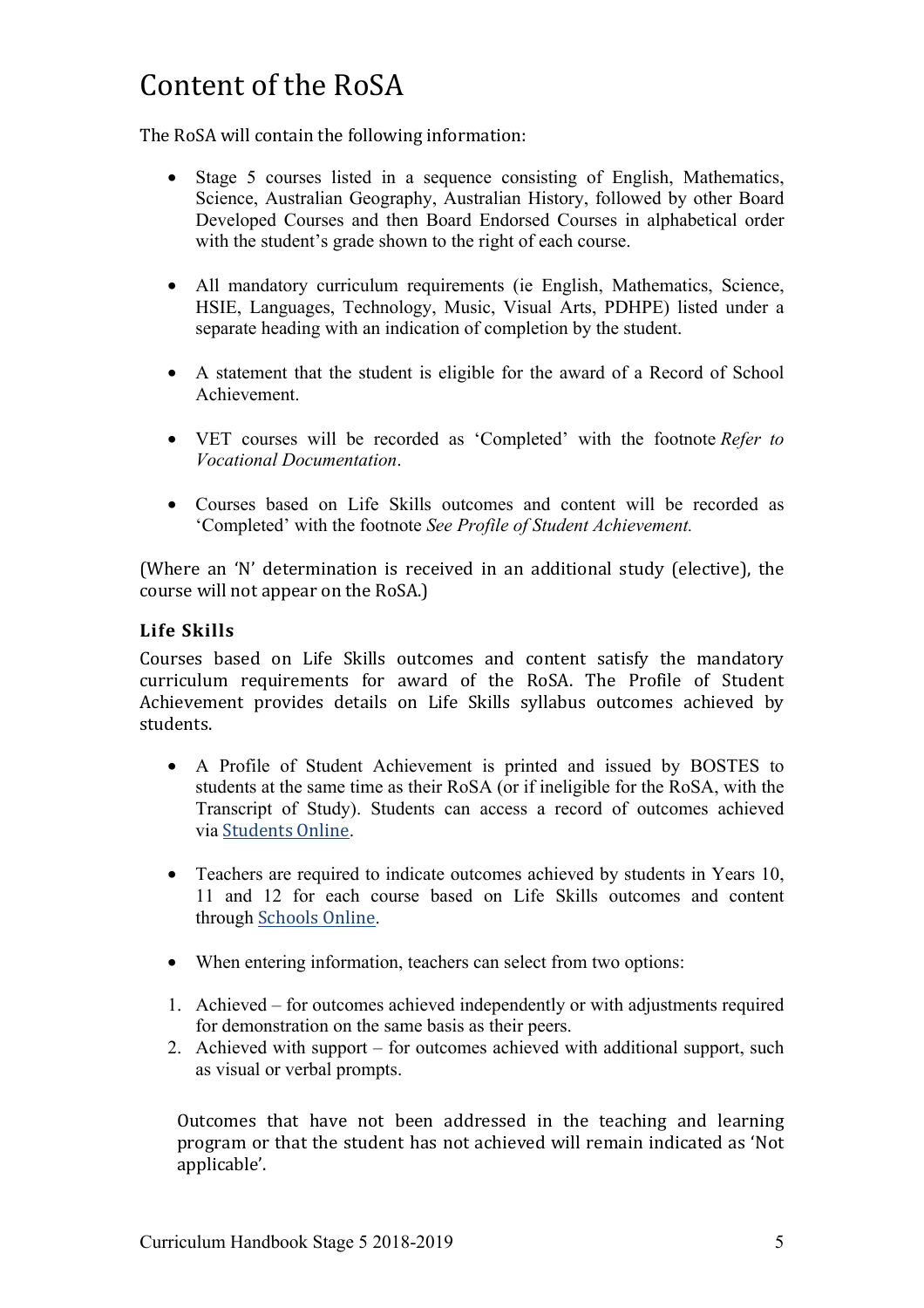### 'N' Determinations

'N' determinations are issued to students who do not complete the requirements for a course.

- Schools issue warning letters to students who are in danger of not meeting course completion criteria, giving the student time for the problem to be corrected.
- If a student has been given an 'N' determination in a mandatory course, they will not be eligible for the RoSA. If they leave school, they will receive a Transcript of Study that will list the mandatory course(s) for which an 'N' determination was given. The words 'Not completed' will appear next to each 'N' determined course.
- If a student is given an 'N' determination in a non-mandatory course, the course will not appear on their RoSA or Transcript of Study.

A principal with appropriate delegation by NESA may determine that a student undertaking Stage 6 courses who was ineligible for the RoSA at the end of Year 10 because of failure to meet the requirements has subsequently met the requirements and is therefore eligible for the RoSA. The principal is required to notify NESA of any such redemption and eligibility for the RoSA.

### Curriculum Structure

All students in NSW must complete a course of studies over Years 9 and 10, which includes;

- 200 hours of English
- 200 hours of Mathematics
- 200 hours of Science
- 100 hours of Australian Geography
- 100 hours of Australian History
- 150 hours of PDHPE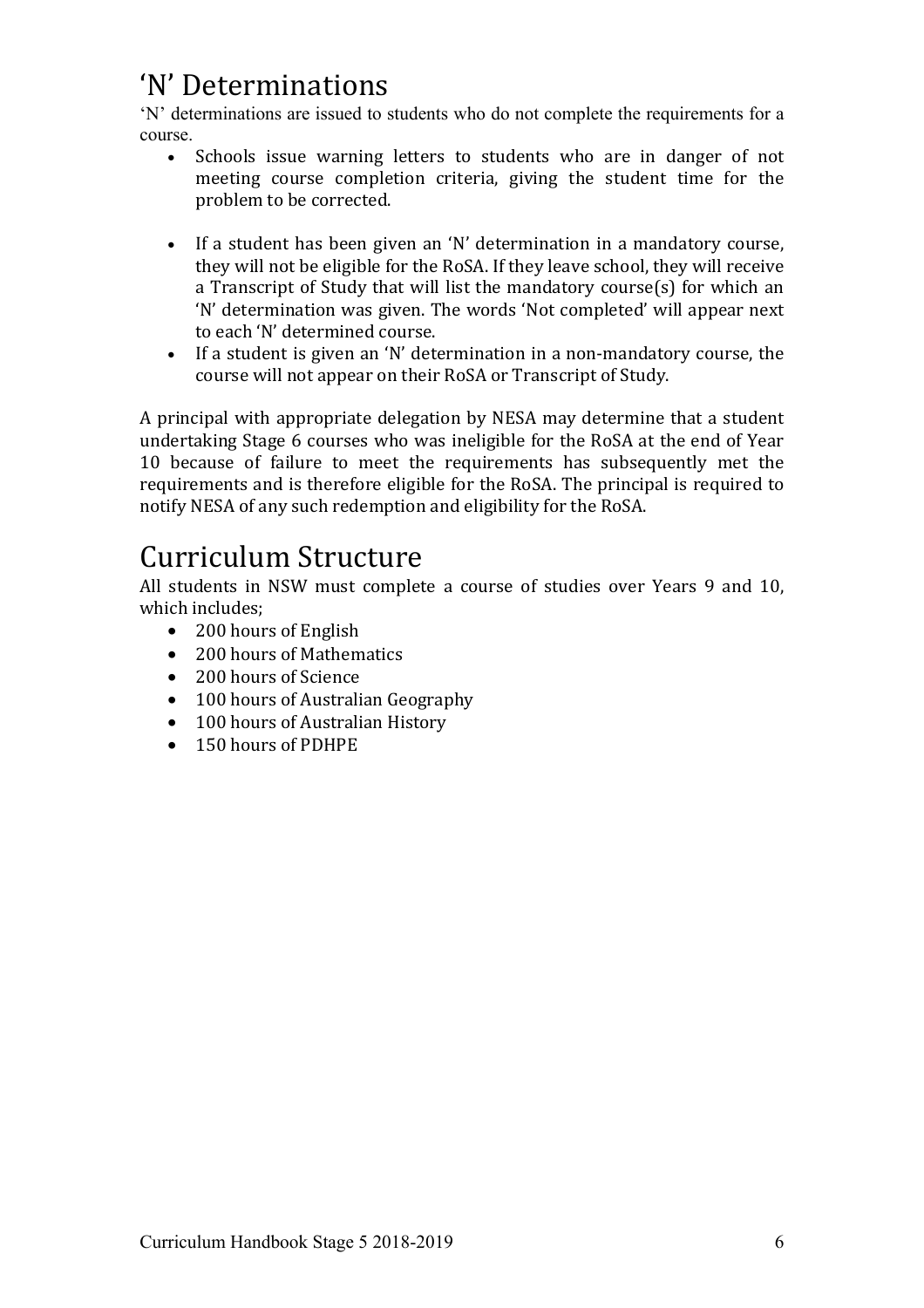### Electives

In order to give students the opportunity to pursue areas of special interest and to explore new challenges, the College is offering an elective program where students can develop skills and knowledge over Years 9 and 10 in a particular subject area.

Students may select to do 100 hour courses or a combination of 200 hour and 100 hour courses across years 9 and 10. A 100 hour course reflects 1 year of study. At O'Connor we believe in students having a broad educational experience, thus we have decided to offer 100 hour courses across years 9 and 10. We also respect those students who have a particular aptitude and interest in a subject and wants to pursue this experience over vears 9 and 10.

Students in Year 8 will be presented with information on each elective offering over the next 2 weeks. Enclosed in this booklet you will also find information about each elective subject.

### Assessment

#### **Internal Grades**

As part of the Record of School Achievement, all students will receive a grade for each subject, whether mandatory, RE or an elective. This grade is based on statewide syllabus standards and assesses how each student has demonstrated the knowledge, skills and understanding required for each subject throughout the two years of study. The specific syllabus for each subject outlines the standards and criteria, which indicate student achievement at a particular level.

Note: A non RoSA elective would not receive a grade. This would be a school based course rather than one followed by the NESA syllabus.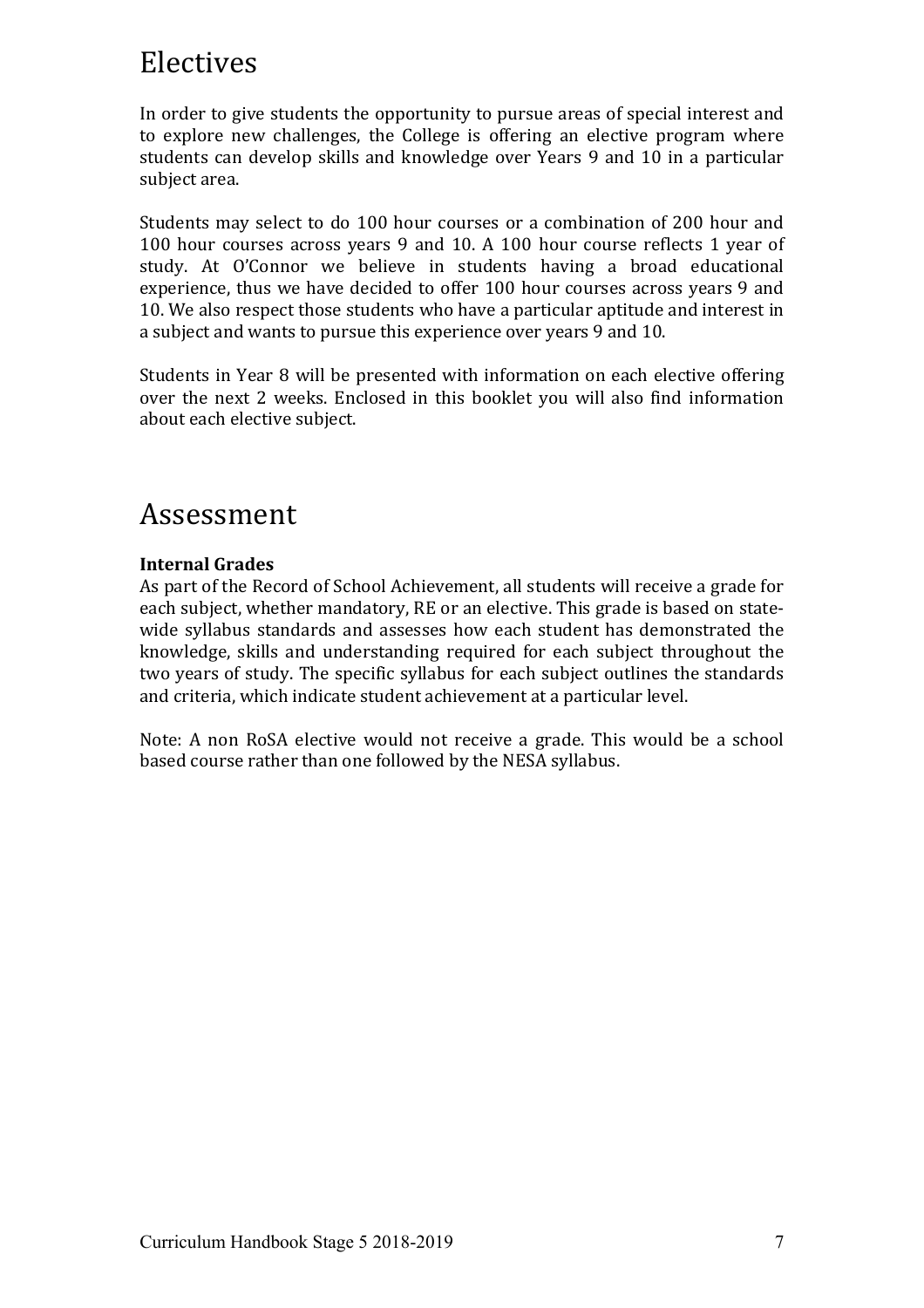# Stage 5 Curriculum Handbook

Subject selection for Years 9 and 10 requires careful consideration of each student's abilities and interests. Communication between all concerned parties (students, parents and the school) is vital.

This booklet is designed to assist students and their parents in the selection process by describing the requirements for the NSW Record of School Achievement (RoSA).

It also outlines some of the essential features of study at this college, including homework, revision and assessment requirements. In particular, it includes a description of each course offered by the college for 2018-2019.

The College's curriculum offerings at Stage 5 level include subjects that are broad in their scope and which provide a suitable foundation for Stage 6 study (Years 11 and 12). The range of elective courses enables students to develop patterns of study that are best suited to their interests, abilities and future needs.

Although each student's choice of Stage 5 subjects should be made with at least some consideration of future studies and possible career paths, it is unrealistic for students in Year 8 to make subject choices for Years 9 and 10 based solely on these criteria. Rather, students need to choose their subjects based on their interests, motivation and ability.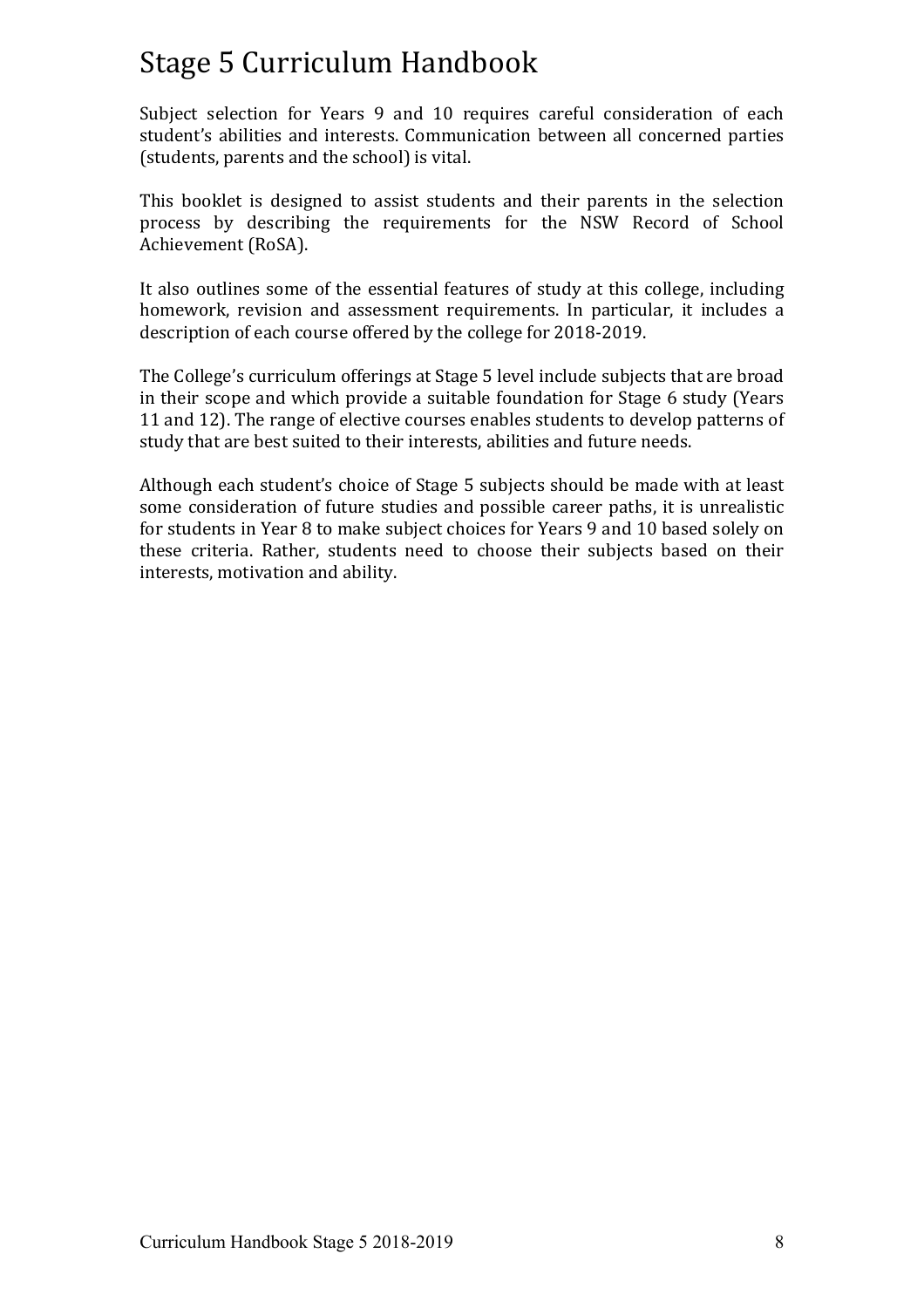# Key Learning Areas (KLAs)

The NSW K-12 Curriculum is organised in Key Learning Areas. In Years 7-12, these are as follows:

- English
- Mathematics
- Science
- Human Society and its Environment
- Languages
- Creative Arts
- Technological and Applied Studies
- Personal Development, Health and Physical Education

NSW Record of School Achievement (RoSA) candidates must study subjects from seven of the eight KLAs. Five KLAs must be studied in each of the Years 7-10 (Stages  $4-5$ ). These are:

- English
- Mathematics
- Science
- Human Society and its Environment
- Personal Development, Health and Physical Education

In addition, students at O'Connor Catholic College study 100 hours of Religion in each year 7-10.

The remaining three KLAs, Technological and Applied Studies, Languages and Creative Arts will be studied initially during Years 7 and 8 with further elective study available during Years 9 and 10. Greater scope for elective study in the Human Society and its Environment KLA is also introduced in Years 9 and 10.

The NSW Educational Standard Authority (NESA) website contains useful information about these RoSA courses (including syllabus statements) and also publishes bulletins relating to the RoSA and the HSC.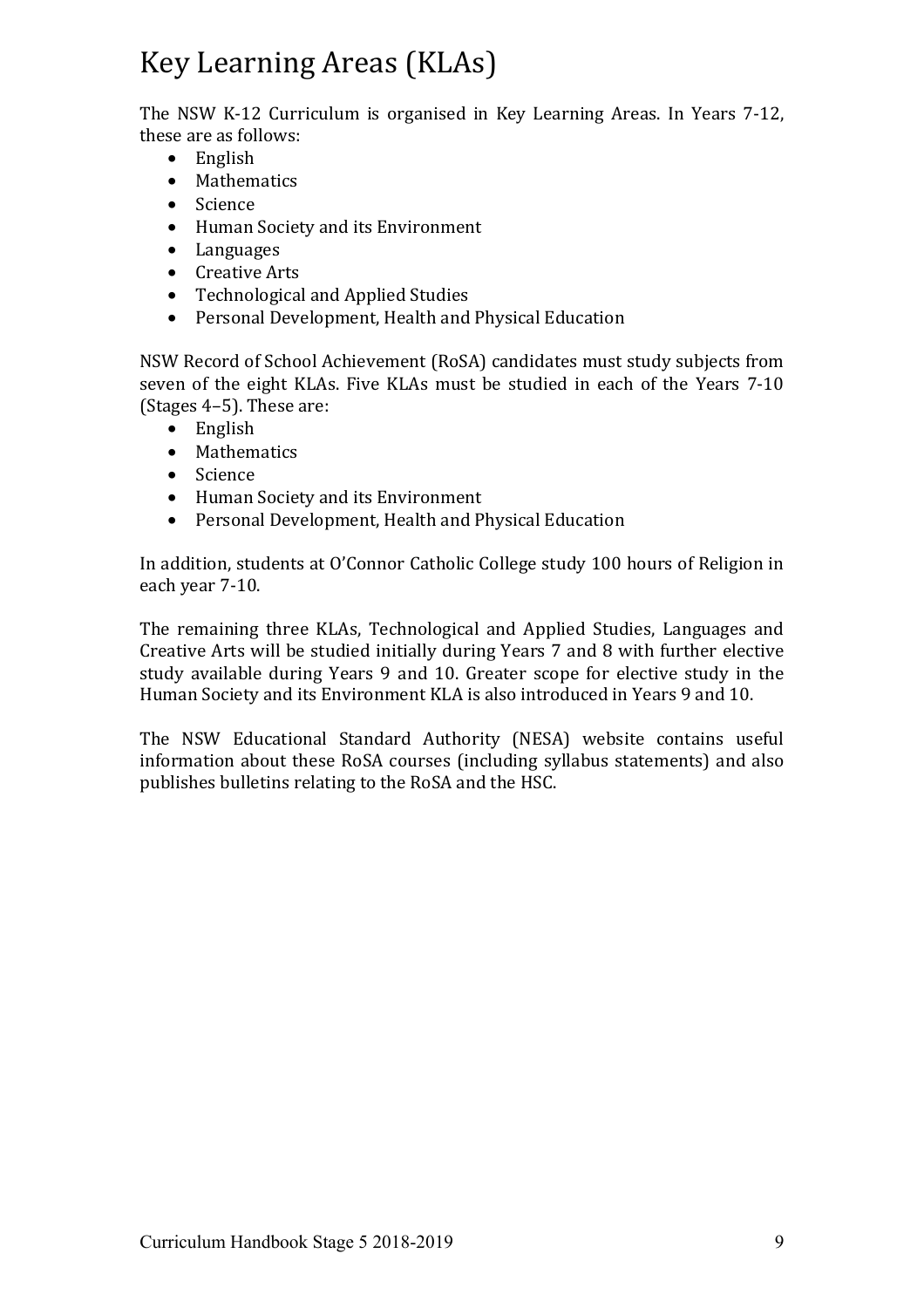### Homework

All students need to regularly revise their work and practise the skills appropriate to each subject studied. A cyclic process of review and note making is encouraged in which students:

- Read through the material covered each week for each subject (as appropriate).
- Make summary notes of that material, complete problems and/or revise related skills.
- Develop a revision folder in which their summaries, tests, revision exercises and related materials for subjects are kept for future reference.
- Set aside time each week for reviewing material from the previous month.
- Students should use their summaries and refer to their class notes and texts wherever necessary. This helps to keep skills and knowledge current and increases the depth of their knowledge.

It is important that students take responsibility for their own learning. The development of sound homework habits and effective revision methods will greatly assist students in achieving their academic goals. The skills learned by following the methods outlined above will also serve as a sound foundation for the rigours of future study.

In this regard, teachers are available to provide advice to students and will assist with developing skills required for the development of suitable study methods.

Students must develop the habit of commencing all assessment or homework tasks in the week they are given the tasks so that they have time to complete them to the best of their ability.

Students should not delay starting assessment tasks or put them off until the last few days before they fall due. If an assessment task is confusing or needs clarification students should discuss it with the class teacher.

Starting assignments early, seeking clarification and thorough research are techniques that will be invaluable for successful study in Stage 5 through to Year 12 and beyond.

A detailed description of out homework policy can be found on our College website.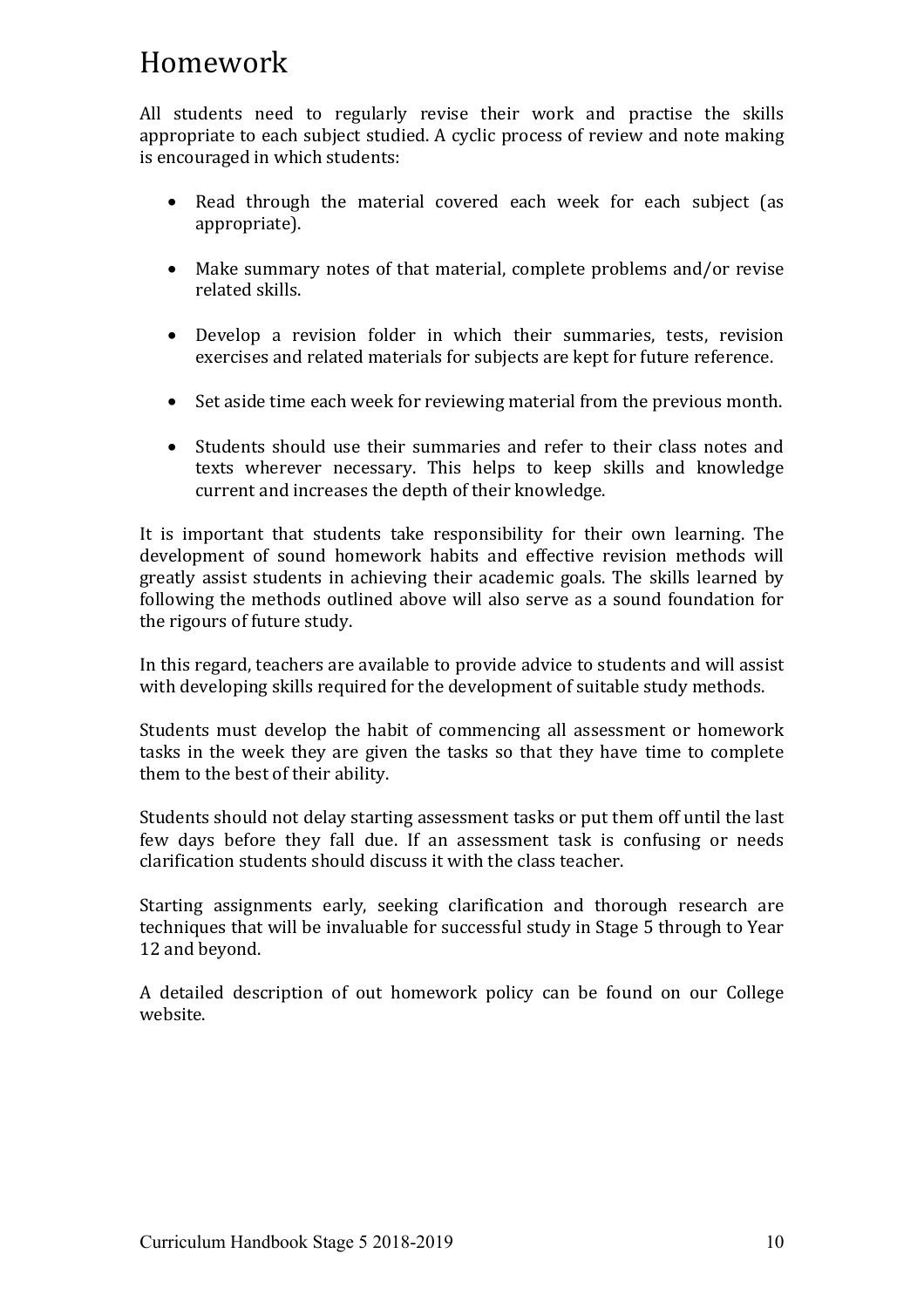# Plagiarism

It is very important that students learn to use source material responsibly. The use of another person's ideas and written material as if it is your own original work is unacceptable in school assessment tasks. This includes information taken from books, encyclopaedias, magazines, the internet and other resources. Proven cases of plagiarism will be construed as cheating. According to the discretion of the class teacher/Leader of Learning or curriculum coordinator, any work containing plagiarism will be attributed zero marks and students may be required to complete an alternative task.

All sources of information must be correctly acknowledged and referenced in a bibliography included at the end of each assignment. If students are unsure how to avoid plagiarism or how to write a bibliography there are guidelines available on the College website.

# NSW Record of School Achievement (RoSA)

### RoSA Assessment

The NSW Educational Standard Authority (NESA) requires schools to submit assessment grades (A, B, C, D, E) in all subjects studied in Stage 5. These grades are awarded by the school and are based on student achievement as measured against performance descriptors in each course.

The purpose of assessments is to provide a final measure of achievement in each of your Year 10 subjects. These assessments are based on multiple measures and observations made throughout Stage 5. Measuring achievement at points during a course can provide a better indication of achievement than a single, final examination. It increases the accuracy of the overall assessment of ability in each course by using a variety of assessment tasks and methods relevant to each subject. It caters for those knowledge and skills outcomes that are better assessed in specific settings or at specific times (e.g. practical, research or fieldwork skills). This broadens the base of the assessment.

### RoSA Grading System

The NESA 'course performance descriptors' are used to measure student achievement on school assessment tasks, compared to a set of predefined (NESA) standards of student achievement. These grades are summarised as A, B, C, D, E or N. Students may appeal against 'N' awards. Such appeals may only be made on the grounds that the grade awarded is not consistent with the progressive reporting. The marks awarded for individual tasks will not be subject to review.

A RoSA will only be printed by the NESA when a student exits formal education after the completion of Year 10 and prior to the completion of the HSC.

The RoSA will record the student's results in each subject completed and list those subjects the student has been enrolled in but may not have completed yet.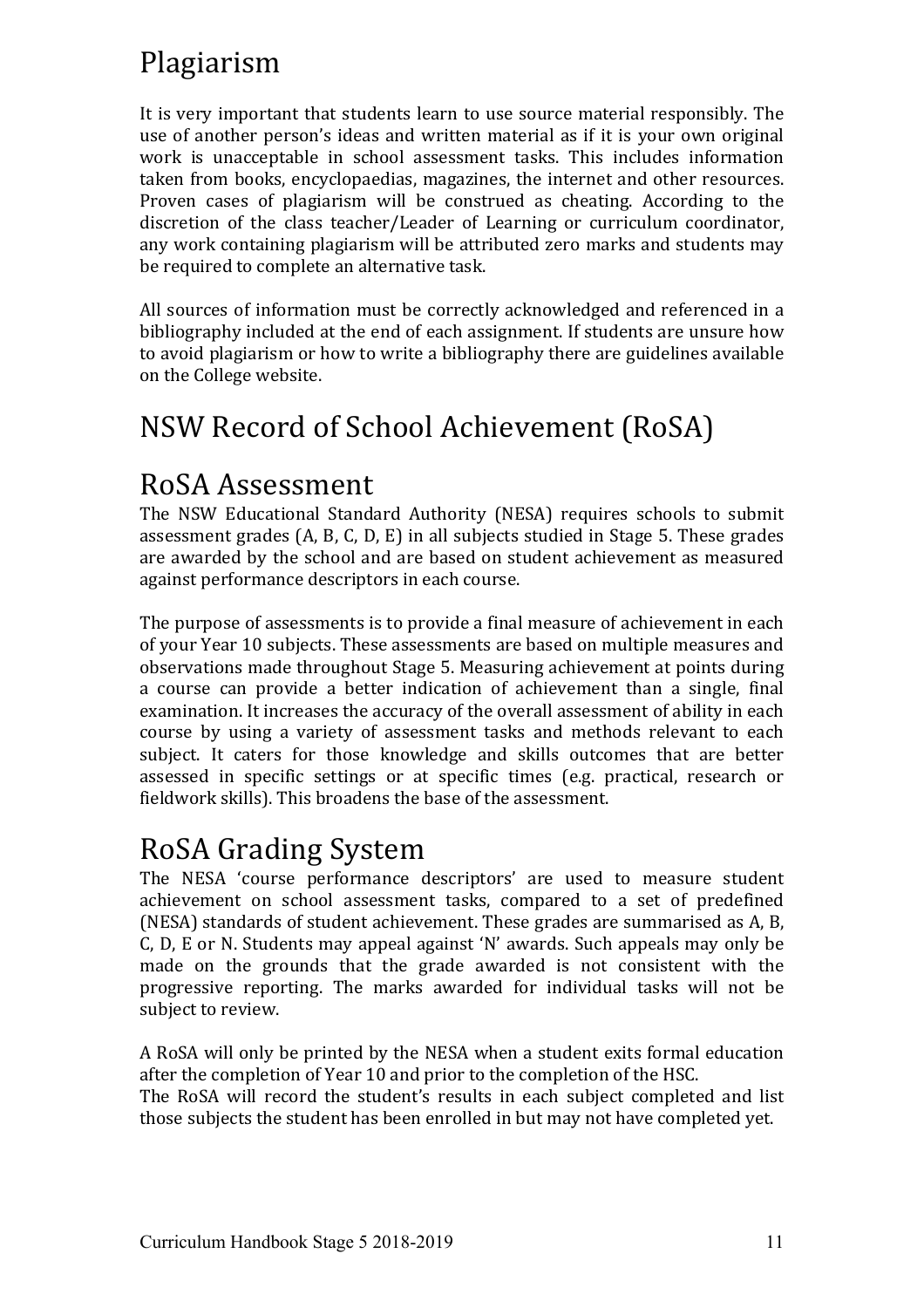## Students Undertaking Courses Based on Life Skills Outcomes and Content

If a student is undertaking one or more courses based on Life Skills outcomes and content and meets NESA requirements, he/she will be awarded the NSW Record of School Achievement. The Record of Achievement will list all courses satisfactorily completed, including courses based on Life Skills outcomes and content.

### Subject Descriptions

The following pages provide subject descriptions for the  $O'$ Connor Catholic College compulsory and elective subjects undertaken in Years 9 and 10. The compulsory subject descriptions are listed first, followed by the elective subjects in alphabetical order.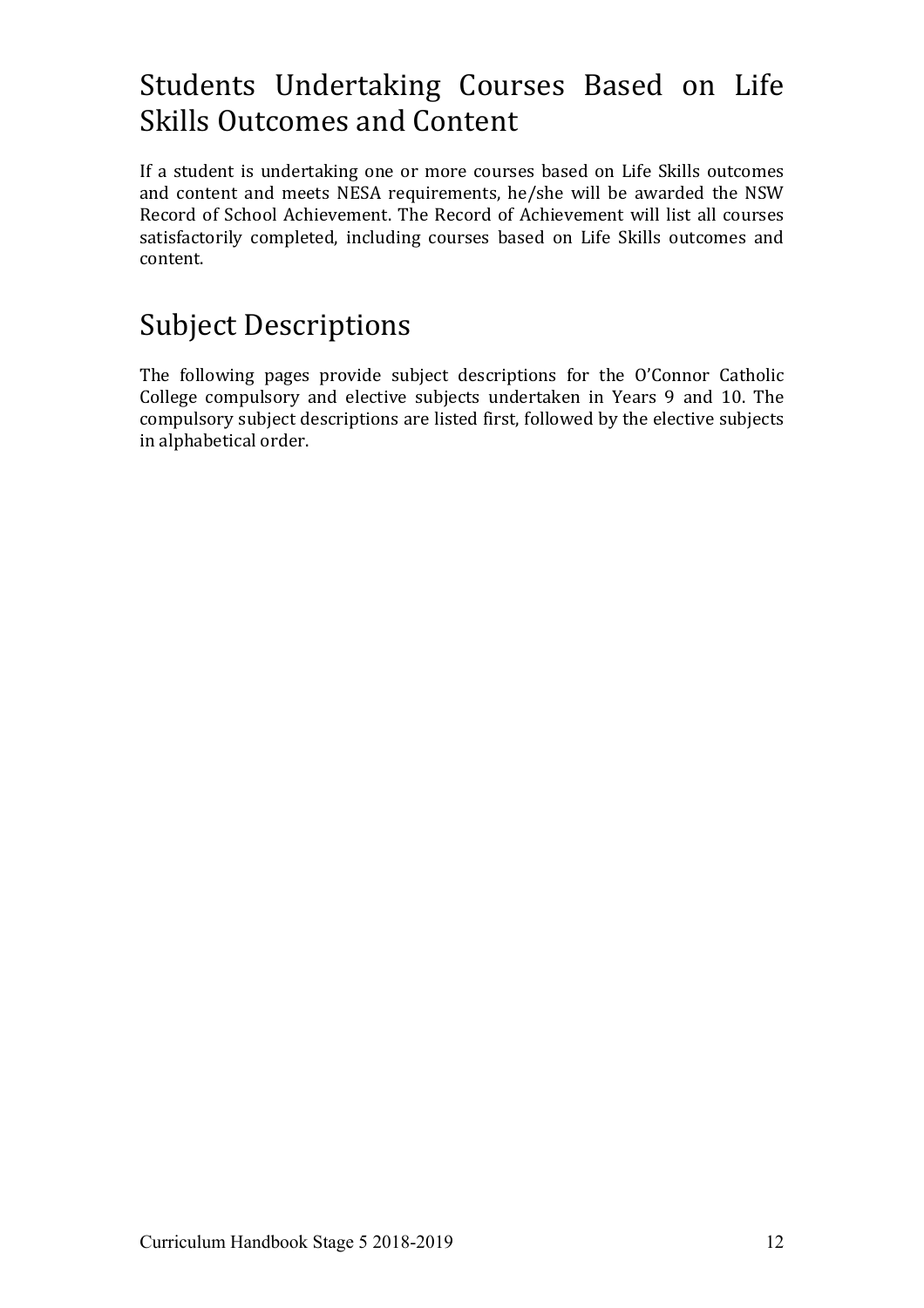### Religious Education

#### **Aims**

Each student is encouraged to develop a personal 'owned faith' appropriate to his or her particular stage of development. This is approached through experiences in a serving and caring community and participation in reflection days and liturgies. In formal lessons, students are invited to deepen their understanding and appreciation of commitment to the Christian message through a program with includes the development of knowledge, skills, attitudes and values.

#### **Content**

The formal RE programme for years 9 and 10 is based on the Sydney guidelines for Religious Education approved by the Diocese of Armidale 'Faithful to God, Faithful to People". The units of work build on each other and the work done in previous years in an attempt to develop an understanding of the five major areas of scripture and Jesus, Church, Community, God, Religion and Life, Prayer, Liturgy and Sacraments and Morality and Justice. Each student has access to the textbook 'To Know Worship and Love" which has been written specifically for this Religious Education Course.

#### **Year 9 Course**

#### **Theme 1: Sacraments of Healing**

**Aim:** To examine the importance of the Sacraments of Penance and Anointing of the sick in the Catholic Tradition and to see the need for reconciliation and healing as unifying forces for our community.

#### **Theme 2:** Literary Forms in the scriptures

**Aim:** To allow students to recognise the types of writings contained in the Old and New Testament and to appreciate the breadth and nature of the scriptures and the objectives of their writers.

#### **Theme 3**: **Ten Commandments and Beatitudes**

**Aim:** To demonstrate and apply the teachings of the Ten Commandments and the Beatitudes as guides for living the Christian Life.

#### **Theme 4: Mary**

**Aim:** To enable students to analyse and outline developments in traditions and prayers relating to Mary and to respect her role in the life of the Catholic Church.

#### **Theme 5: Images of Good Evil**

**Aim:** To enable students to recognise the images in our society and through an analysis of music media and film to highlight a contrast of good and evil.

#### **Theme 6: Key Church Teachings**

**Aim:** To help students to identify and appreciate the relevance of the Key Teachings of the Catholic Church.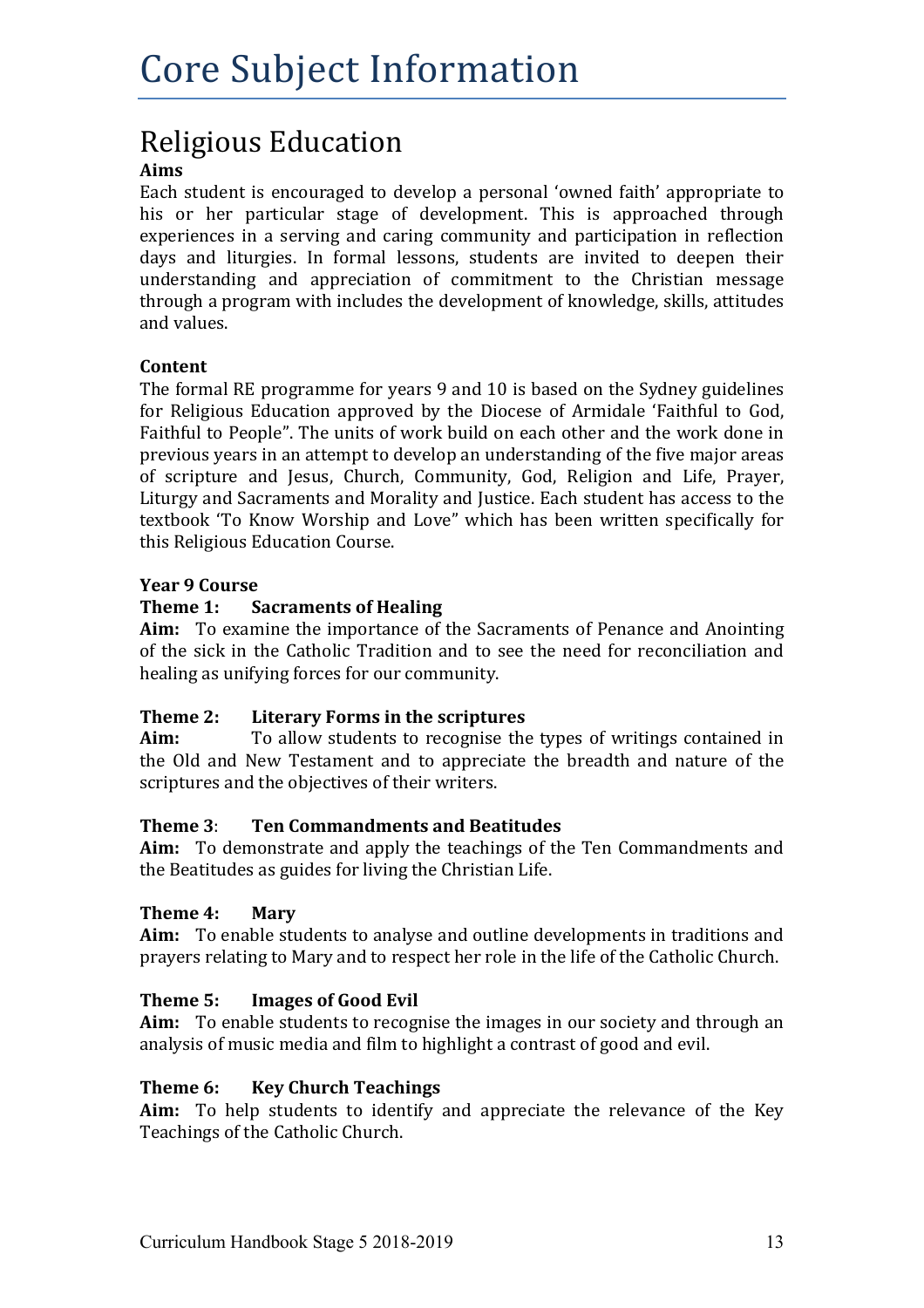#### **Theme 7: Old Testament – selected Texts**

**Aim**: Through an analysis of the themes and messages of the Pentateuch, prophets and wisdom literature to allow students to see the scriptures as a source of wisdom and religious interpretation of Israel's history

#### **Theme 8: Australian Church History**

**Aim**: To consider the Church's journey in history and to appreciate its relevance to the life and mission of the Church today.

#### **Year 10 Course**

#### Theme 1: **Personal Moral Responsibility**

**Aim:** To enable students to identify ways in which individuals develop personal responsibility and moral maturity and to appreciate the need for personal moral conviction.

#### **Theme 2: The Church History**

**Aim:** To consider the Church's journey in history and to appreciate its relevance to the life and mission of the Church today.

#### Theme 3: **Major Christian Denominations**

**Aim**: To enable students to identify and compare the beliefs and practices of the major Christian denominations and to appreciate what Christians share in common and quest for Christian unity.

#### Theme 4: **Working for Justice in Australia**

**Aim:** Through an investigation of contemporary examples of individuals and movements workings for justice, to empower students to critique the value system of contemporary Australian Society and to value their own potential to be involved in promoting justice.

#### Theme 5**: A Synoptic Gospel**

**Aim:** To make a study of a Gospel Tradition, to identify the main elements of the portrayal of Jesus and to apply Gospel themes to a variety of modern day situations.

#### Theme 6**: Eucharist**

**Aim:** To enable students to analyse the meaning and significance of the Eucharist and its place as the central focus of worship for Catholics.

#### Theme 7**: Ancient Indigenous Peoples and Religions**

**Aim**: To distinguish between the various components of the religion with regard to belief systems and spirituality of some of the world's indigenous people including Australian Aborigines.

#### Assessment

Assessment is ongoing and will be based on levels of understanding of course content. A range of tasks will be used.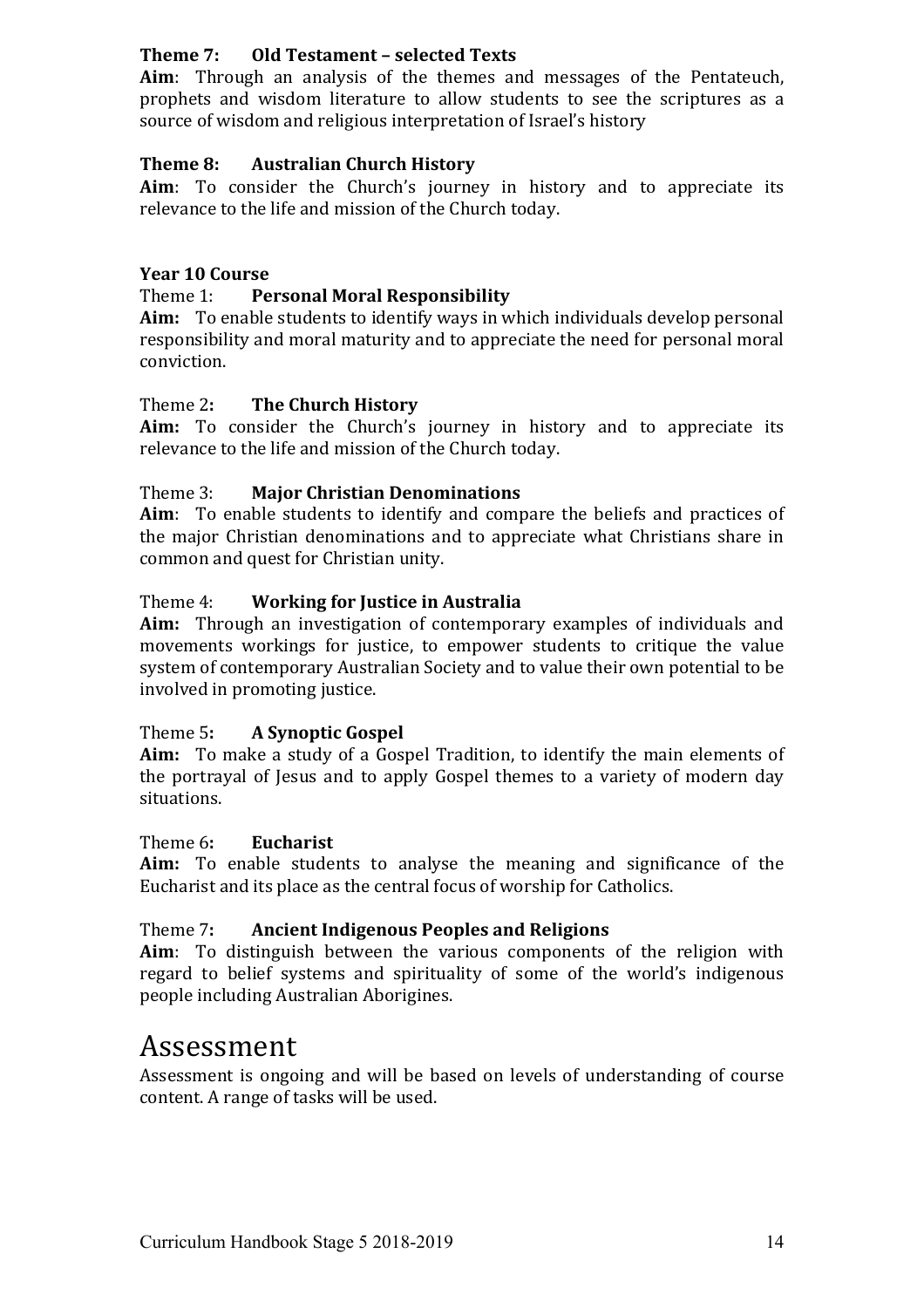# English

#### **New NSW K-10 syllabus for the Australian Curriculum Implementation from Year 7 and Year 9 2014 and Year 8 and Year 10 2015**

The mandatory curriculum requirements for eligibility for the award of the Record of School Achievement (RoSA) include that students:

- study the NESA developed English syllabus substantially in each of Years 7-10, and
- complete at least 400 hours of English study by the end of Year 10.

#### **Course Description**

The study of English in Years 7–10 aims to develop students' knowledge, understanding, appreciation and enjoyment of the English language and to develop their skills as effective communicators.

Students develop their control of language by reading and viewing a range of texts and by writing imaginative, interpretive and critical texts with clarity and accuracy for a range of purposes and audiences. Students engage with and explore literature of past and contemporary societies, as well as a range of spoken, visual, media and multimedia texts.

#### **What will students learn?**

Students learn to develop clear and precise skills in writing, reading, listening, speaking, viewing and representing. For example, in developing writing skills, students learn about sentence structures, grammar, punctuation, vocabulary and spelling.

Students study a range of texts including fiction, nonfiction, poetry, films, media, multimedia and digital texts. The texts give students experience of Australian literature and insights into Aboriginal experiences and multicultural experiences in Australia, and experience of literature from other countries and times including texts that provide insights about the peoples and cultures of Asia.

Students also study texts that give experience of cultural heritages, popular cultures and youth cultures, picture books, everyday and workplace texts, and a range of social, gender and cultural perspectives. Students experience Shakespearean drama in Stage 5 (Years 9 and 10).

Students develop their skills, knowledge and understanding so that they can use language and communicate appropriately, effectively and accurately for a range of purposes and audiences, in a range of contexts. They learn to think in ways that are imaginative, interpretive and critical. They express themselves and their relationships with others and the world and reflect on their learning in English.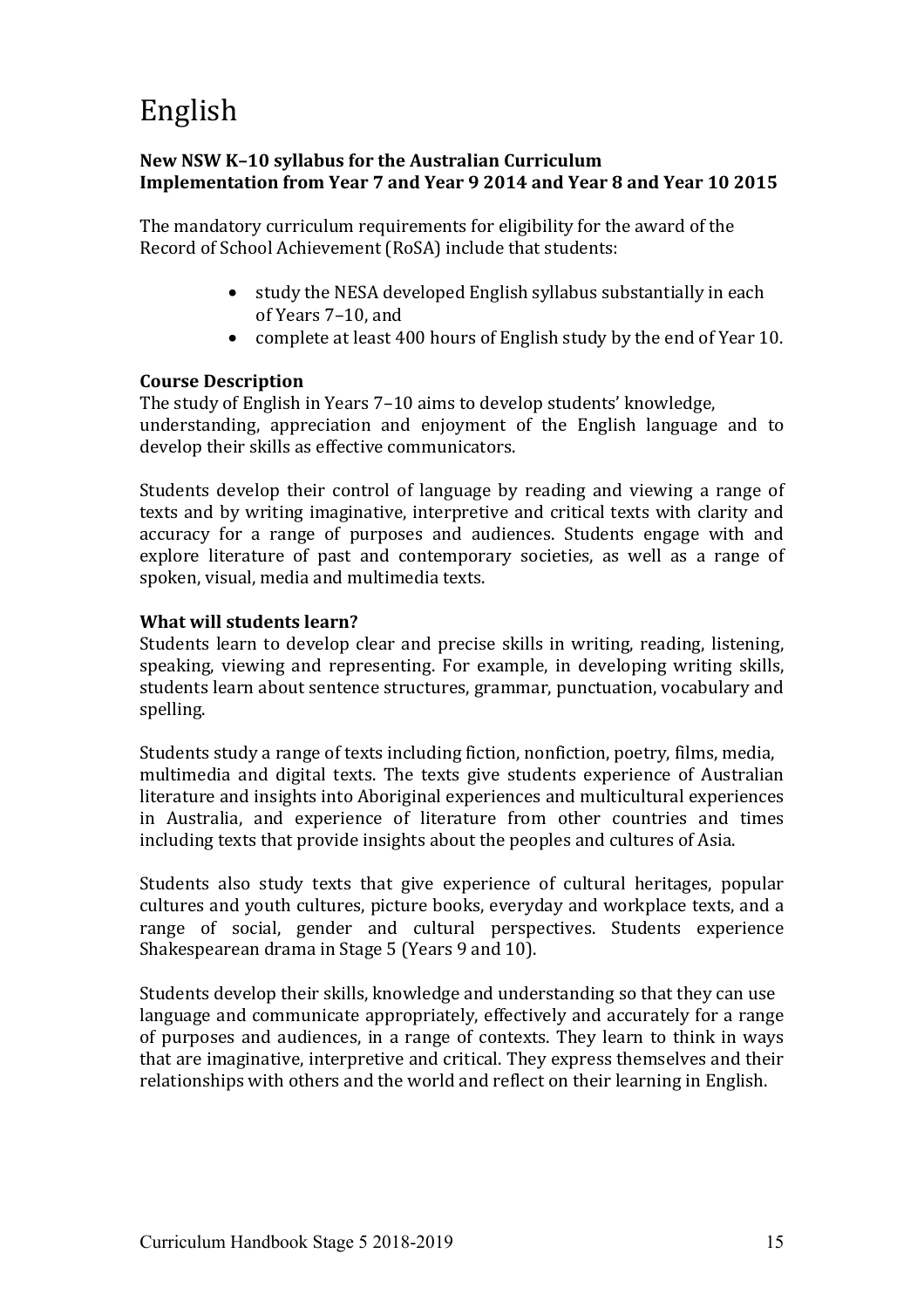#### **Particular course requirements**

The study of English in Years 7-10 involves the following text requirements:

| Stage 4                                                                                | Stage 5                                                   |  |
|----------------------------------------------------------------------------------------|-----------------------------------------------------------|--|
| <b>Fiction</b> – at least two works                                                    | <b>Fiction</b> - at least two works                       |  |
| <b>Poetry</b> – a wide range of types of <b>Poetry</b> – a variety drawn from<br>poems | different anthologies and/or study of<br>one or two poets |  |
| <b>Film</b> – at least two works                                                       | <b>Film</b> – at least two works                          |  |
| <b>Non Fiction - at least two works</b>                                                | <b>Non Fiction - at least two works</b>                   |  |
| <b>Drama</b> – at least two works                                                      | <b>Drama</b> – at least two works                         |  |

In Stage 5, the selection of text must give students experience of Shakespearean Drama.

#### **Record of School Achievement**

.

Students who have met the mandatory study requirements for English during Years  $7 -10$  will receive a grade for English for the Record of School Achievement. (RoSA)

Further information about the Record of School Achievement can be found on the RoSA website.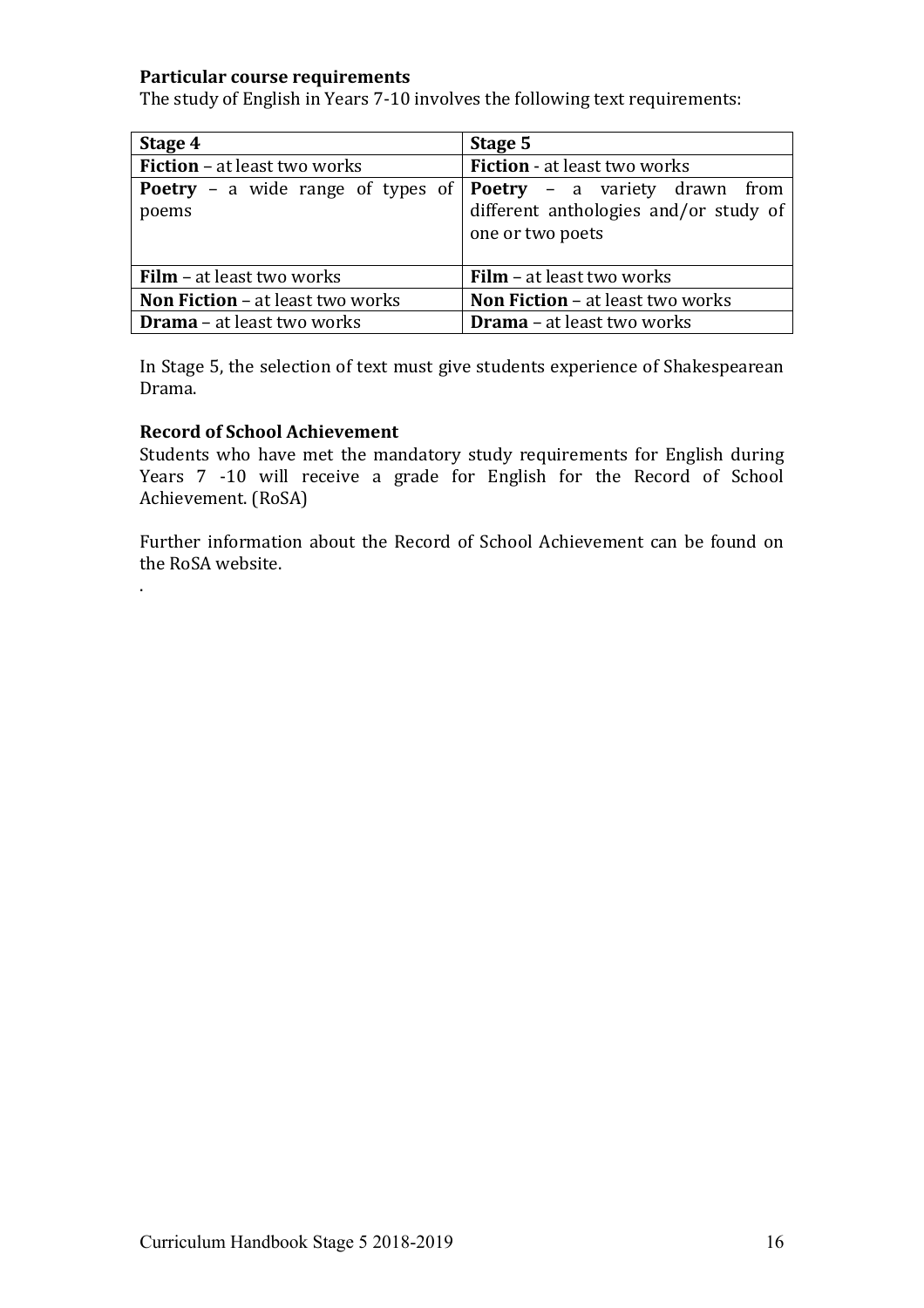### Mathematics

#### **New NSW K-10 syllabus for the Australian Curriculum Implementation from Year 7 and Year 9 2014 and Year 8 and Year 10 2015**

The mandatory curriculum requirements for eligibility for the award of the Record of School Achievement (RoSA) include that students:

- Study the Board developed Mathematics syllabus substantially in each of Years 7–10.
- Complete at least 400 hours of Mathematics study by the end of Year 10.

#### **Course Description**

Mathematics is used to identify, describe and apply patterns and relationships. It provides a precise means of communication and is a powerful tool for solving problems both within and beyond mathematics. Mathematical ideas are constantly developing, and mathematics is integral to scientific and technological advances in many fields of endeavour. Digital technologies provide access to new tools for continuing mathematical exploration and invention. In addition to its practical applications, the study of mathematics is a valuable pursuit in its own right, providing opportunities for originality, challenge and leisure.

Mathematics in Years 7-10 focuses on developing increasingly sophisticated and refined mathematical understanding, fluency, communication, logical reasoning, analytical thought and problem-solving skills. These capabilities enable students to respond to familiar and unfamiliar situations by employing strategies to make informed decisions and solve problems relevant to their further education and everyday lives.

What will students learn? Students develop understanding and fluency in mathematics through inquiry, exploring and connecting mathematical concepts, choosing and applying problem-solving skills and mathematical techniques, communication, and reasoning. They study Number and Algebra, Measurement and Geometry, and Statistics and Probability. Within these strands they will cover a range of topic areas including: financial mathematics, algebraic techniques, equations, linear and non-linear relationships, surface area and volume, properties of geometrical figures, trigonometry, data collection and representation, data analysis, and probability.

#### **Record of School Achievement**

Students who have met the mandatory study requirements for Mathematics during Years 7–10 will receive a grade for Mathematics for the Record of School Achievement. 

Further information about the Record of School Achievement (RoSA) can be found on the RoSA website.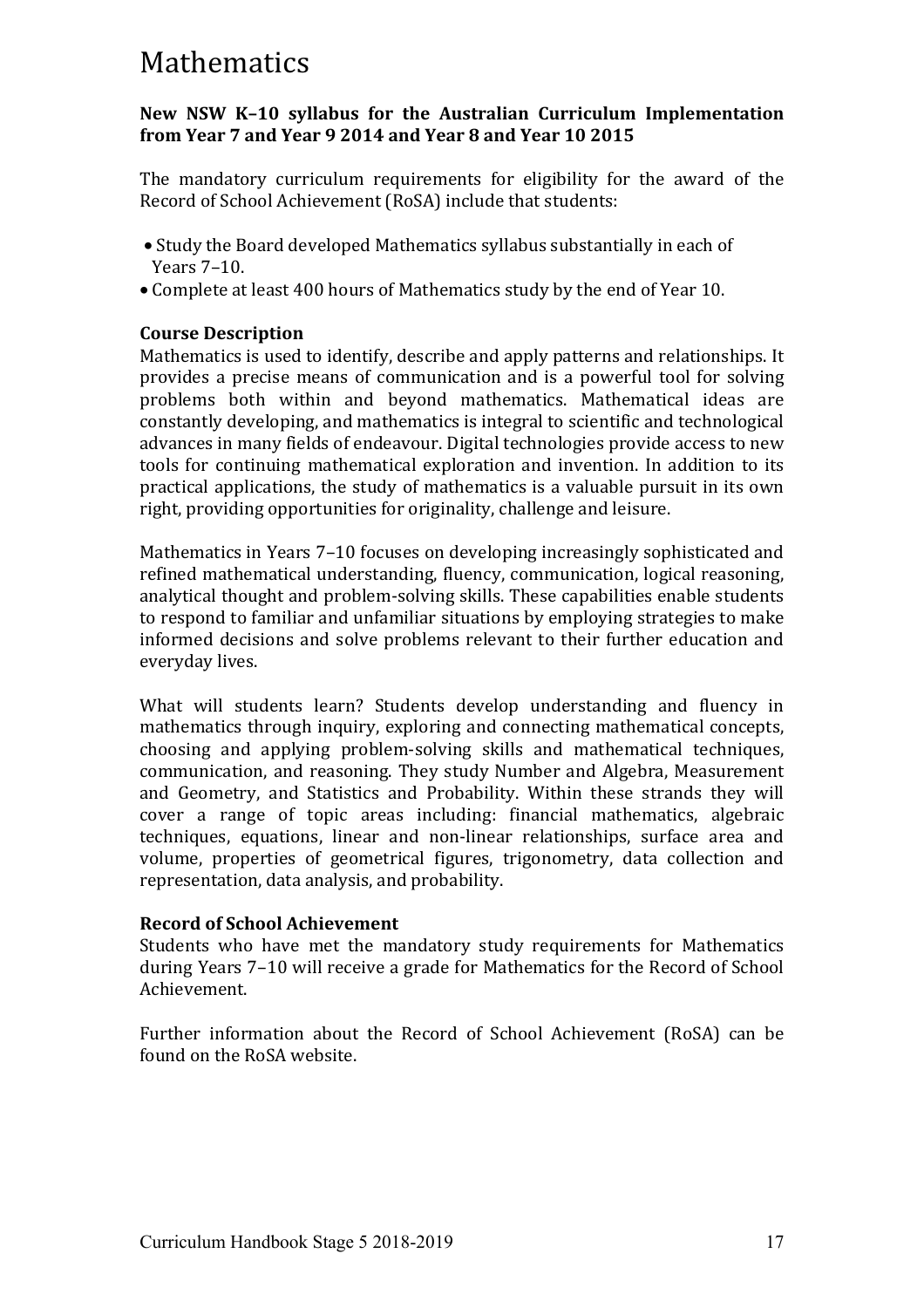### Science

#### **New NSW K-10 syllabus for the Australian curriculum Implementation from Years 7 and 9 2014 and Years 8 and 10 2015**

The mandatory curriculum requirements for eligibility for the award of the Record of School Achievement (RoSA) include that students:

- study the Board developed Science syllabus substantially in each of Years 7-10, and
- complete at least 400 hours of Science study by the end of Year 10.

#### **Course Description**

Science develops students' skills, knowledge and understanding in explaining and making sense of the biological, physical and technological world. Through applying the processes of Working Scientifically students develop understanding of the importance of scientific evidence in enabling them as individuals and as part of the community to make informed, responsible decisions about the use and influence of science and technology on their lives.

#### **What will students learn?**

Through their study of Science, students develop knowledge of scientific concepts and ideas about the living and non-living world. They gain increased understanding about the unique nature and development of scientific knowledge, the use of science and its influence on society, and the relationship between science and technology.

Students actively engage individually and in teams in scientific inquiry. They use the processes of Working Scientifically to plan and conduct investigations. By identifying questions and making predictions based on scientific knowledge and drawing evidence based conclusions from their investigations, students develop their understanding of scientific ideas and concepts, and their skills in critical thinking and problem-solving. They gain experience in making evidence-based decisions and in communicating their understanding and viewpoints.

#### **Particular Course Requirements**

At least 50% of the course time will be allocated to hands-on practical experiences. All students are required to undertake at least one research project during each of Stage 4 and Stage 5. At least one project will involve 'hands-on' practical investigation. At least one Stage 5 project will be an individual task.

#### **Record of School Achievement**

Students who have met the mandatory study requirements for Science during Years 7-10 will receive a grade for Science for the Record of School Achievement.

Further information about the Record of School Achievement (RoSA) can be found on the RoSA website.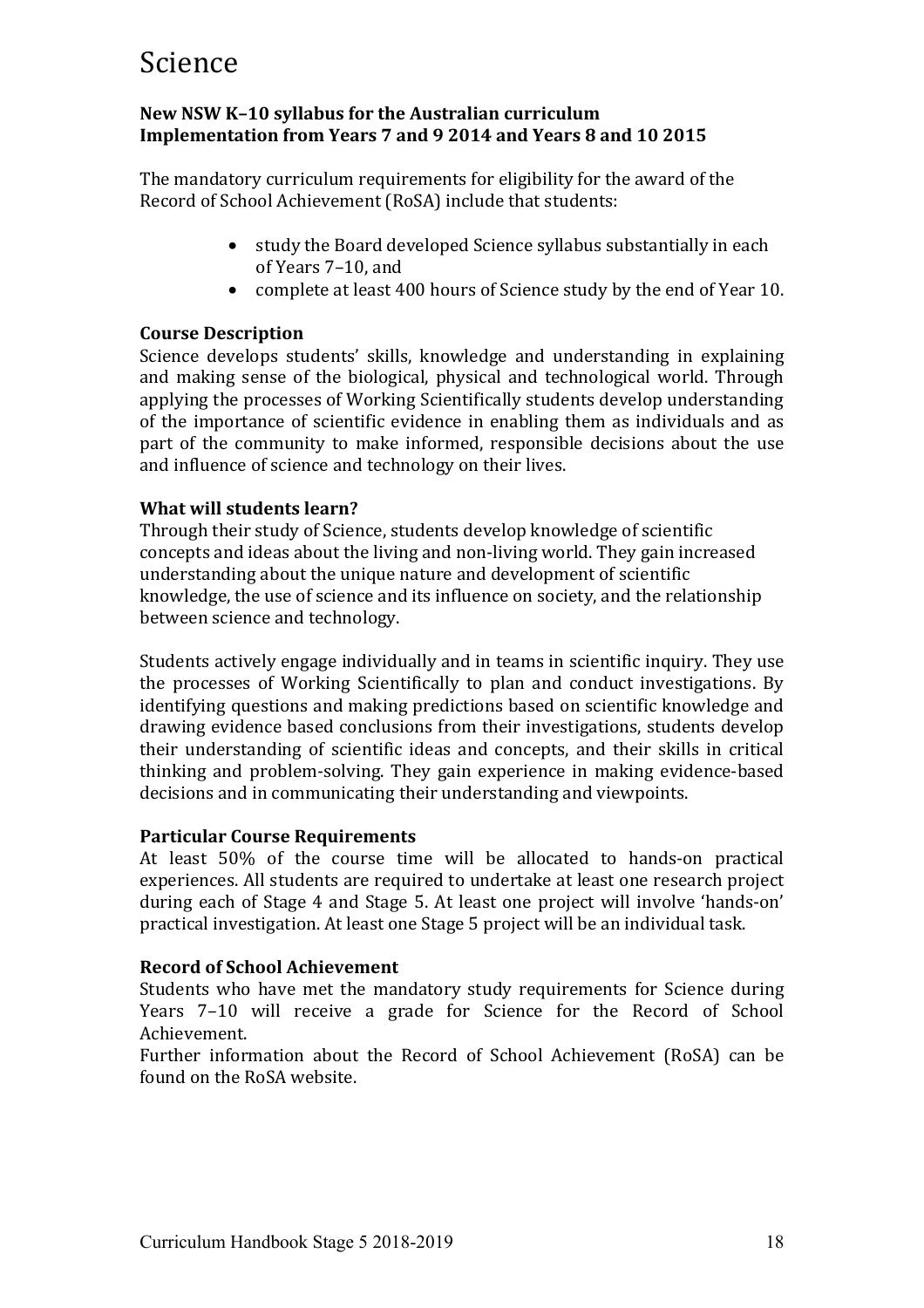# Geography (Mandatory)

The Geography (Mandatory) course requires students to complete:

- 100 hours of Global Geography in Stage 4
- 100 hours of Australian Geography in Stage 5

This is a requirement for eligibility for the award of the Record of School Achievement. Civics and citizenship learning is an essential feature of the Years 7-10 Geography Syllabus.

#### **Course Description**

Geography allows students to develop an understanding of and an interest in the interaction of the physical and human environments. Students will develop geographic knowledge, understanding, skills, values and attitudes in order to engage in the community as informed and active citizens.

The syllabus has two key dimensions that form the basis for the study of all content in Geography:

- $\bullet$  the spatial dimension where things are and why they are there.
- $\bullet$  the ecological dimension how humans interact with environments.

#### **What will students learn about?**

Global Geography consists of four focus areas in which students learn about the geographical processes and human interactions that shape global environments. They also learn about geographical issues and different perspectives about the issues: and develop an understanding of civics and appropriate methods of citizenship for individual and group responses to these issues.

Students of Australian Geography learn about the interaction of human and physical geography in a local context. They examine Australia's physical environments and communities and explore how they are changing and responding to change. Students also look at Australia's roles in its region and globally and how individuals and groups are planning for a better future. An important feature of the Australian Geography course is to allow students to become more informed and active citizens.

#### **What will students learn to do?**

Students learn to gather, process and communicate geographical information from a variety of primary and secondary sources. The study of Geography also provides opportunities for students to learn to use a wide range of geographical tools including information and communication technologies (ICT). Geographical tools, such as maps, graphs, statistics, photographs and fieldwork, assist students to gather, analyse and communicate geographical information in a range of formats.

#### **Course Requirements**

Fieldwork is an essential part of the study of Geography in Stages 4 and 5. In Stage 5, students are required to investigate a geographical issue through fieldwork by developing and implementing a research action plan.

#### **Record of School Achievement**

Satisfactory completion of the mandatory study of Geography during Stage 5 (Years 9 and 10) will be recorded with a grade on the student's RoSA.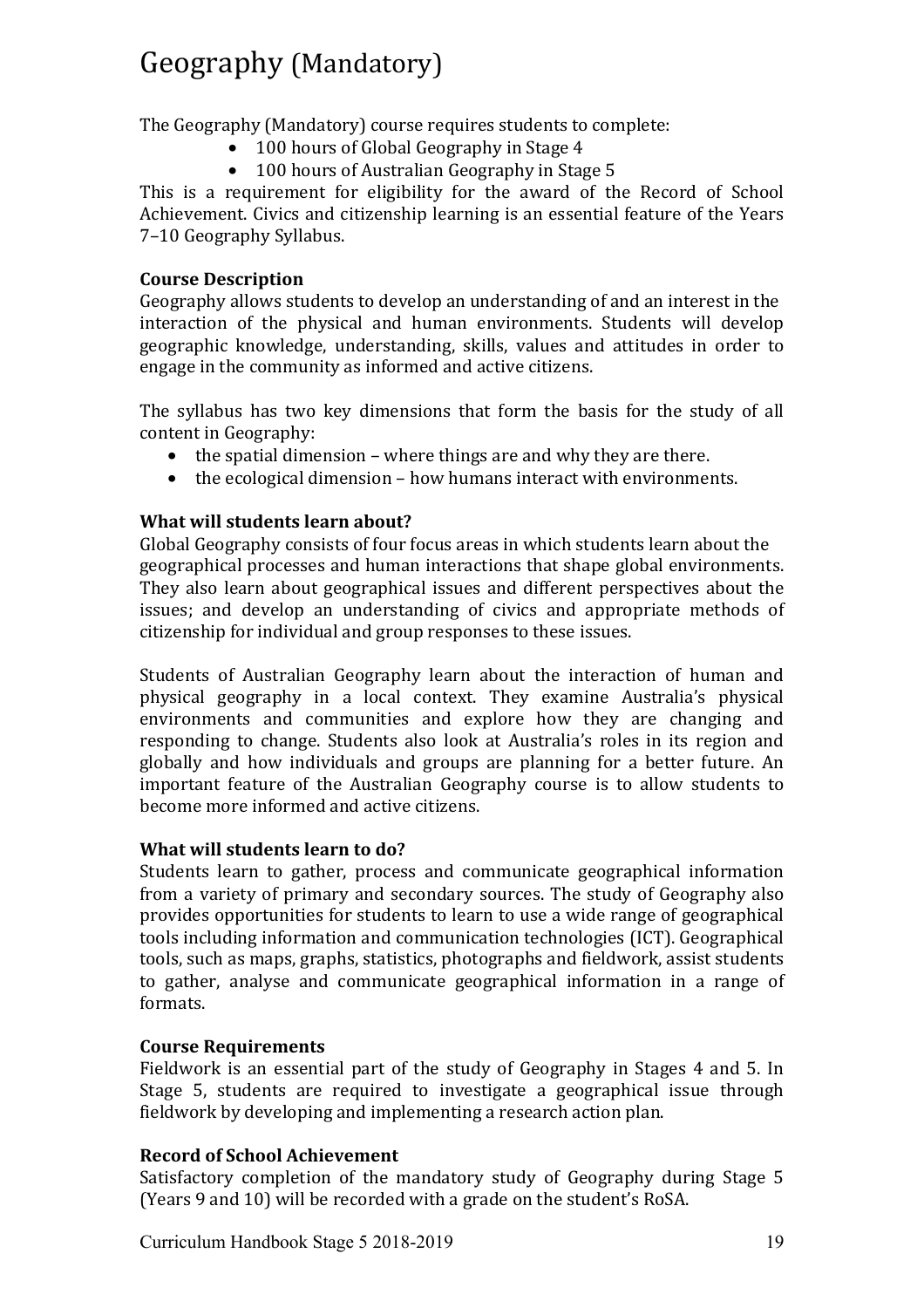# History (Mandatory)

The mandatory curriculum requirements for eligibility for the award of the Record of School Achievement (RoSA) include that students:

- study the NESA developed History syllabus substantially for each of Years 7-10
- complete 100 hours of History in Stage 4 and 100 hours of History in Stage 5.

#### **Course Description**

History develops in young people an interest in and enjoyment of exploring the past. A study of History provides opportunities for examining events, people and societies from ancient, medieval and modern times, including twentieth-century Australia. Opportunities to develop a deeper understanding of civics and citizenship are a feature throughout the Years 7-10 History syllabus.

#### **What will students learn?**

In Years 7–8, students explore the nature of history, how historians investigate the past and the importance of conserving our heritage, including the heritage of Aboriginal and Torres Strait Islander peoples. Aspects of the ancient, medieval and early modern world are studied, including daily life, beliefs and values, law and religion. The nature of colonisation and contact history may also be investigated. One ancient Asian society is a mandatory study.

In Years 9–10, students learn of significant developments in the making of the modern world and Australia. Mandatory studies include Australians at War (World Wars I and II) and Rights and Freedoms of Aboriginal and Torres Strait Islander peoples. Other topics may include the making of the Australian nation, the history of an Asian society, Australian social history and migration experiences.

Students learn to apply the skills of investigating history, including analysing sources and evidence and sequencing major historical events to show an understanding of historical concepts including change and continuity, causation, contestability and significance. Students develop research and communication skills, and examine different perspectives and interpretations to develop an empathetic understanding of a wide variety of viewpoints. Students also learn to construct logical historical arguments supported by relevant evidence and to communicate effectively about the past for different audiences and different purposes.

#### **Particular Course Requirements**

All students must complete a site study in Stage 4 and in Stage 5.

#### **Record of School Achievement**

Students who have met the mandatory study requirements for History during Years 7-10 will receive a grade for History for the Record of School Achievement. Further information can be found on the RoSA website.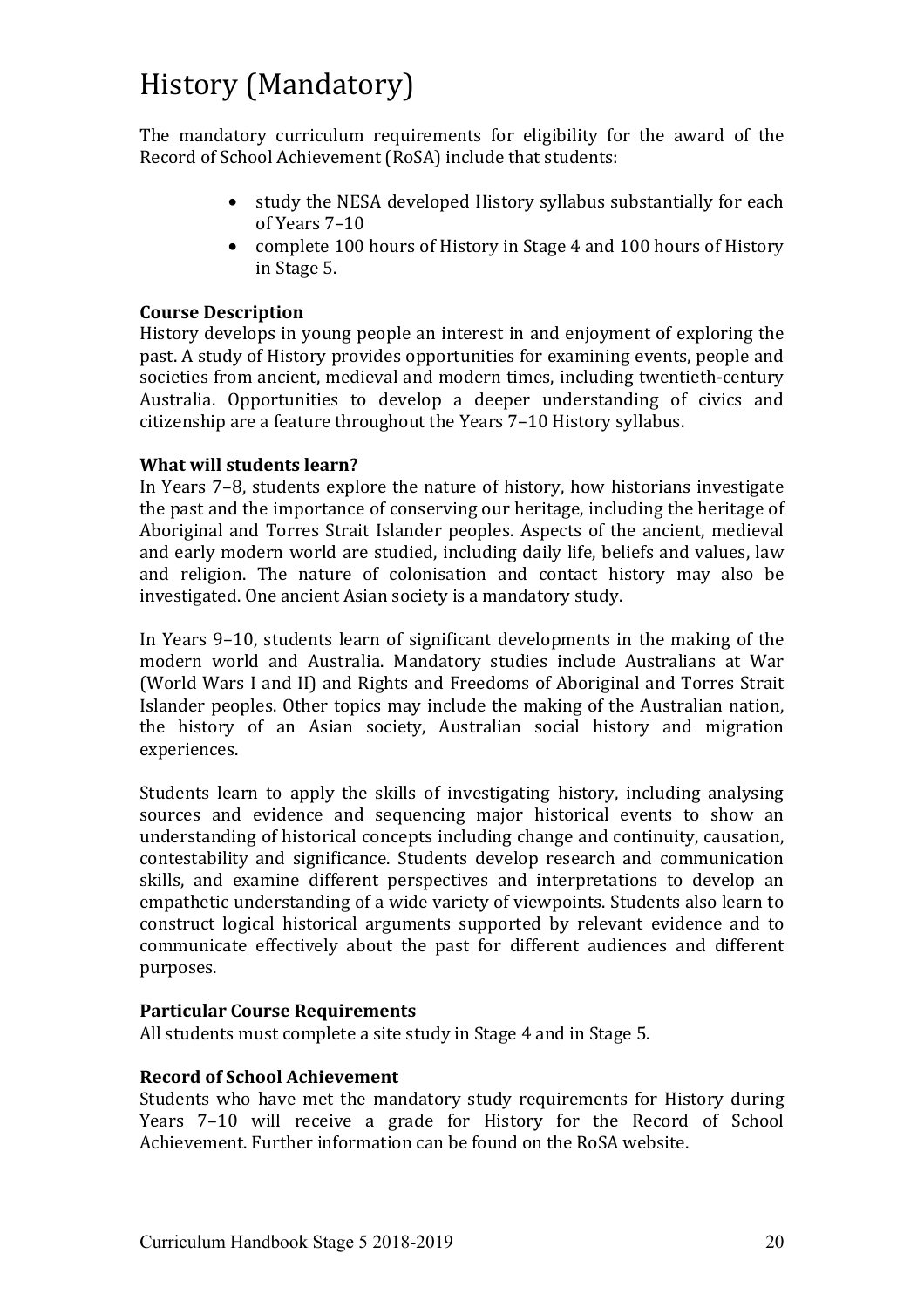# Personal Development, Health and Physical Education (Mandatory)

Personal Development, Health and Physical Education (PDHPE) is a mandatory course that is studied in each of Years 7-10 with at least 300 hours to be completed by the end of Year 10. This is a requirement for eligibility for the award of the Record of School Achievement. (RoSA)

#### **Course Description**

PDHPE develops students' capacity to enhance personal health and well-being. It promotes their enjoyment of and commitment to an active lifestyle and to achieve confidence and competence in a wide range of physical activities.

Through PDHPE students develop knowledge and understanding, skills and values and attitudes that enable them to advocate lifelong health and physical activity.

#### **What will students learn about?**

All students study the following four modules:

- Self and Relationships Students learn about sense of self, adolescence and change, sources of personal support and the nature of positive, caring relationships
- Movement Skill and Performance Students explore the elements of composition as they develop and refine movement skills in a variety of contexts
- Individual and Community Health Students learn about the specific health issues of mental health, healthy food habits, sexual health, drug use and road safety. They examine risk, personal safety and how to access health information, products and services.
- Lifelong Physical Activity Students consider lifestyle balance and the importance of physical activity and its physical benefits. Students learn to participate successfully in a wide range of activities and to adopt roles that promote a more active community.

#### **What will students learn to do?**

Throughout the course students will learn to apply some key skills that allow them to take action for health and physical activity. This includes an emphasis on communicating, interacting, problem solving, decision-making, planning and moving.

#### **Record of School Achievement**

Satisfactory completion of the mandatory PDHPE course will be recorded with a grade on the student's Record of School Achievement.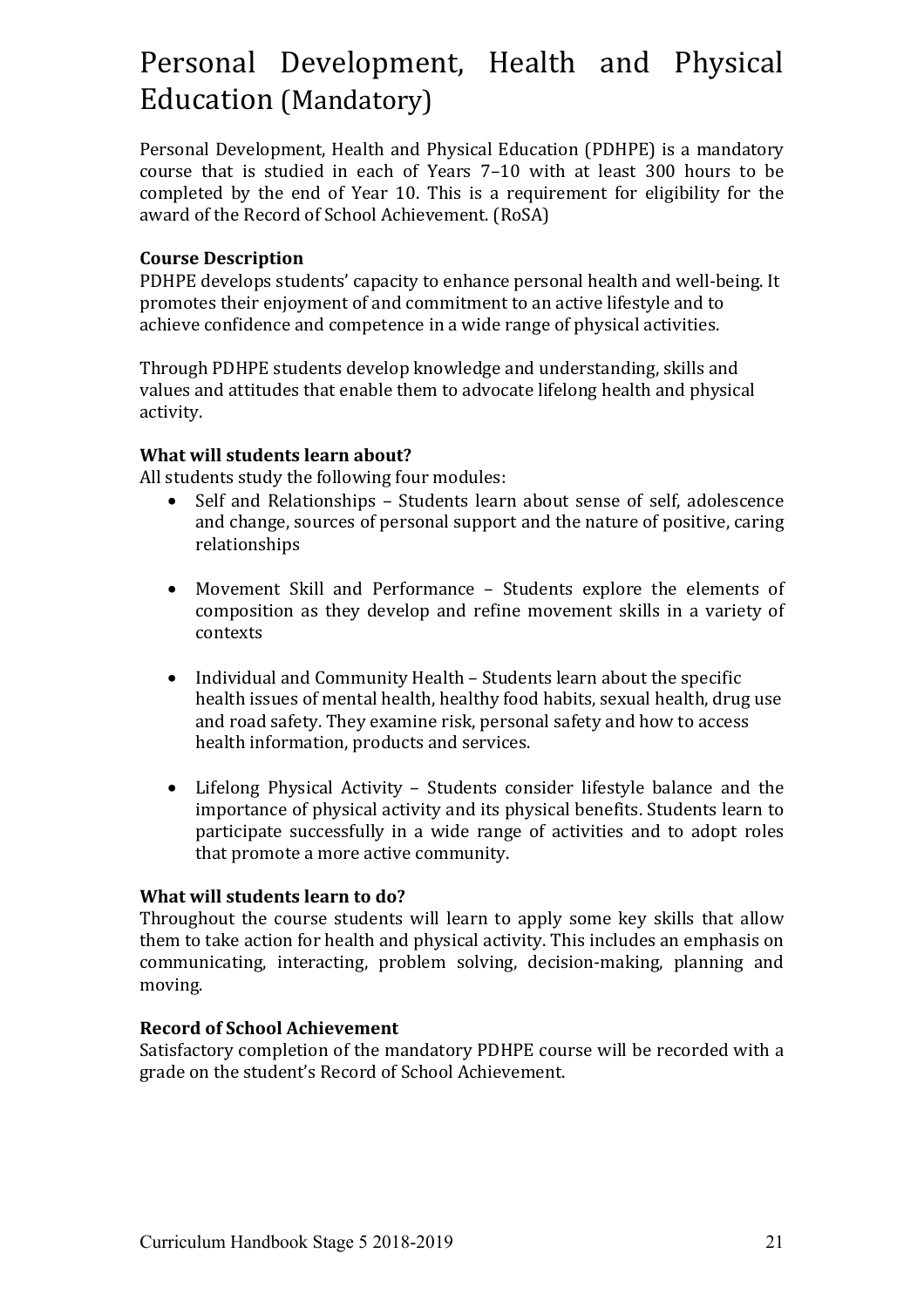# Agricultural Technology

Agricultural Technology is an elective course that may be studied for 100 or 200 hours for Stage 5. It builds on the knowledge, skills and experiences developed in the Technology (Mandatory) Years 7-8 Syllabus.

#### **Course Description**

Students will experience aspects of an agricultural lifestyle through direct contact with plants and animals and a variety of outside activities. They explore the many and varied career opportunities in agriculture and its related service industries. 

Students investigate the viability of Australian agriculture through the careful management of issues relating to the sustainability of agricultural systems, as well as the relationships between production, processing and consumption.

The study of a range of enterprises allows students to make responsible decisions about the appropriate use of agricultural technologies.

#### **What will students learn about?**

The essential content integrates the study of interactions, management and sustainability within the context of agricultural enterprises. These enterprises are characterised by the production and sale or exchange of agricultural goods or services, focusing on plants or animals or integrated plant/animal systems. The local environment will be considered in selecting enterprises, as will the intensive and extensive nature of the range of enterprises to be studied.

#### **What will students learn to do?**

Students will spend approximately half of the course time on practical experiences related to the chosen enterprises, including fieldwork, small plot activities, laboratory work and visits to commercial farms and other parts of the production and marketing chain. The skills of designing, investigating, using technology and communicating will also be developed over the period of the course. 

#### **Record of School Achievement**

Satisfactory completion of 100 or 200 hours of study in Agricultural Technology during Stage 5 (Years 9 and 10) will be recorded with a grade on the student's Record of School Achievement.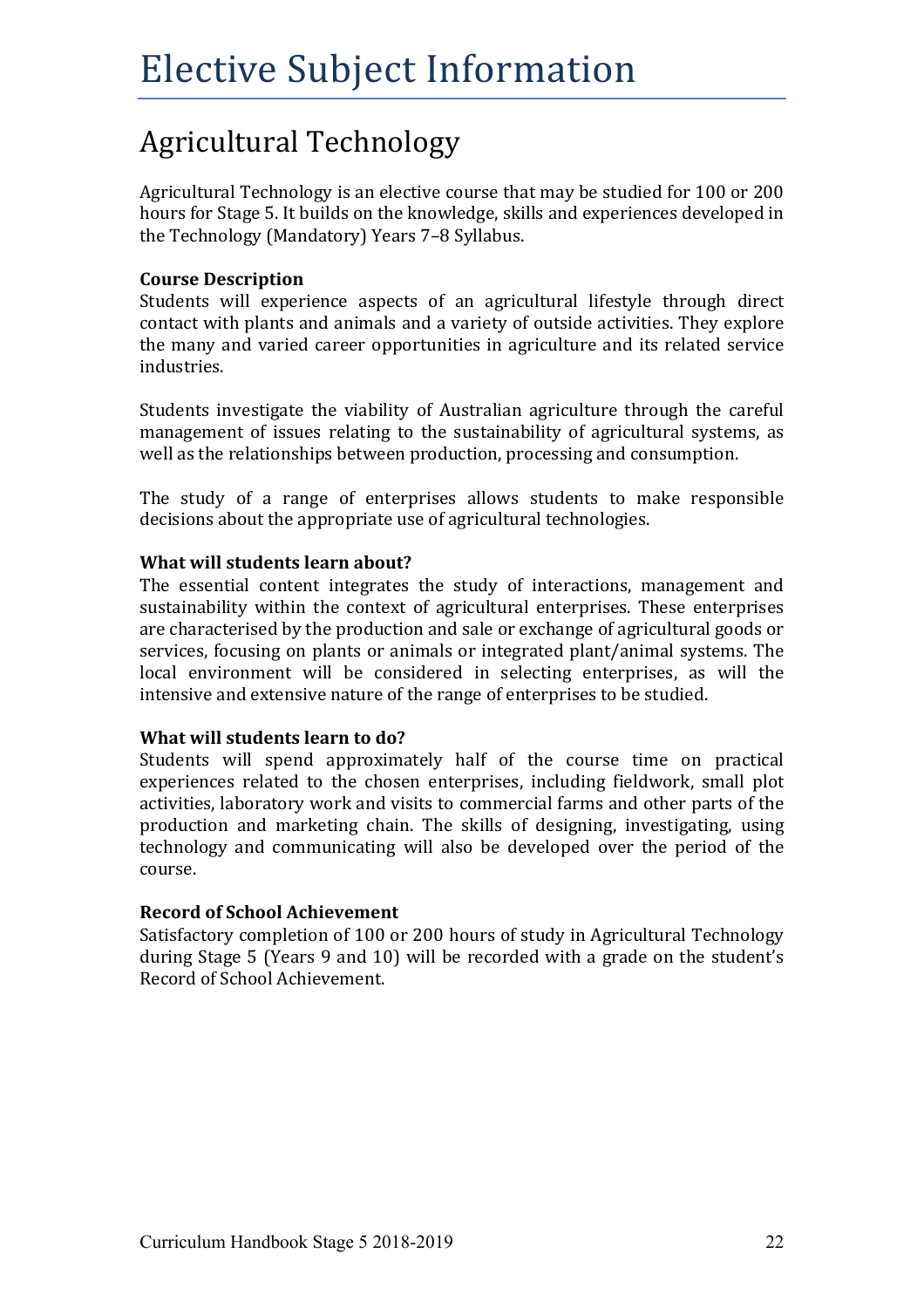# Child Studies

Child Studies Content Endorsed Course (CEC) Years 7-10 is an elective course that may be studied in Stage 5 for 100 or 200 hours for the Record of School Achievement. While the syllabus can be taught at any time in Years  $7-10$ , its outcomes and content have been designed at a Stage 5 standard.

#### **Course description**

Child Studies aims to develop in students the knowledge, understanding and skills to positively influence the wellbeing and development of children in the critical early years in a range of settings and contexts.

#### **What will students learn about?**

The syllabus includes a range of modules that provide flexibility for schools to design and deliver a course in Child Studies that meets the needs and interests of their students. Modules should be between 15 and 30 hours duration.

The syllabus modules are:

- Preparing for parenthood
- Conception to birth
- Family interactions
- Newborn care
- Growth and development
- $\bullet$  Play and the developing child
- Health and safety in childhood
- Food and nutrition in childhood
- Children and culture
- Media and technology in childhood
- Aboriginal cultures and childhood
- The diverse needs of children
- Childcare services and career opportunities

#### **What will students learn to do?**

Throughout the course students will develop skills that enhance their ability to:

- Support a child's development from pre-conception through to and including the early vears
- Positively influence the growth, development and wellbeing of children
- Consider the external factors that support the growth, development and wellbeing of children
- Research, communicate and evaluate issues related to child development.

#### **Record of School Achievement**

Satisfactory completion of 100 or 200 hours of study in Child Studies CEC Years 7-10 during Stage 5 (Years 9 and 10) will be recorded with a grade on the student's Record of School Achievement.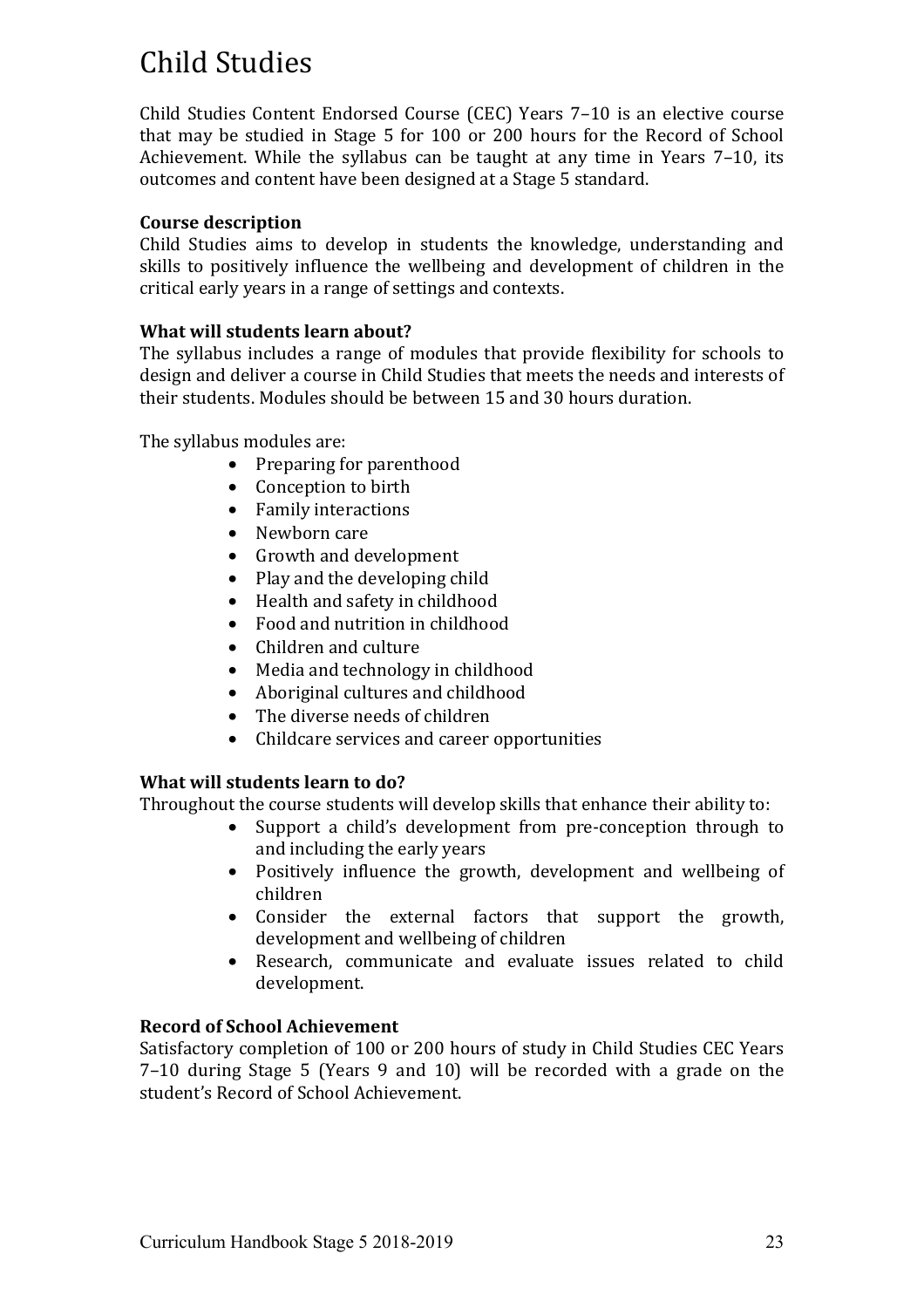### Commerce

Commerce is an elective course that can be studied for 100 or 200 hours at any time during Years 7-10.

#### **Course Description**

Commerce enables young people to develop the knowledge, understanding, skills and values that form the foundation on which they can make sound decisions about consumer, financial, legal, business and employment issues. It develops in students the ability to research information, apply problem-solving strategies and evaluate options in order to make informed and responsible decisions as individuals and as part of the community.

#### **What will students learn about?**

Students undertaking a 100-hour course in Commerce will complete Core Part 1 or Core Part 2 and a minimum of three options or Core Part 1 and Core Part 2 and one option.

Students undertaking a 200-hour course will study Core Part 1 and Core Part 2 and a minimum of five options.

Options may be studied for 15–25 indicative hours each.

In Core Part 1 students study Consumer Choice and Personal Finance, learning about making responsible spending, saving, borrowing and investment decisions as part of personal financial management and the development of consumer and financial literacy.

In Core Part 2 students study Law and Society and Employment Issues, in which they will develop an understanding of their legal rights and responsibilities and how laws affect individuals and regulate society. They also learn about commercial and legal aspects relating to employment issues and their rights and responsibilities at work.

Students will also study optional topics selected from: Investing; Promoting and Selling; E-Commerce; Global Links; Towards Independence; Political Involvement; Travel; Law in Action; Our Economy; Community Participation; Running a Business; and a Law in Action; Our Economy; Community Participation; Running a Business; and a School-developed option.

#### **What will students learn to do?**

Student learning in Commerce will promote critical thinking and the opportunity to participate in the community. Students learn to identify, research and evaluate options when making decisions on how to solve consumer problems and issues that confront consumers. They will develop research and communication skills, including the use of ICT, that build on the skills they have developed in their mandatory courses.

#### **Record of School Achievement**

Satisfactory completion of 100 or 200 hours of study in Commerce during Stage 5 (Years 9 and 10) will be recorded with a grade on the student's Record of School Achievement.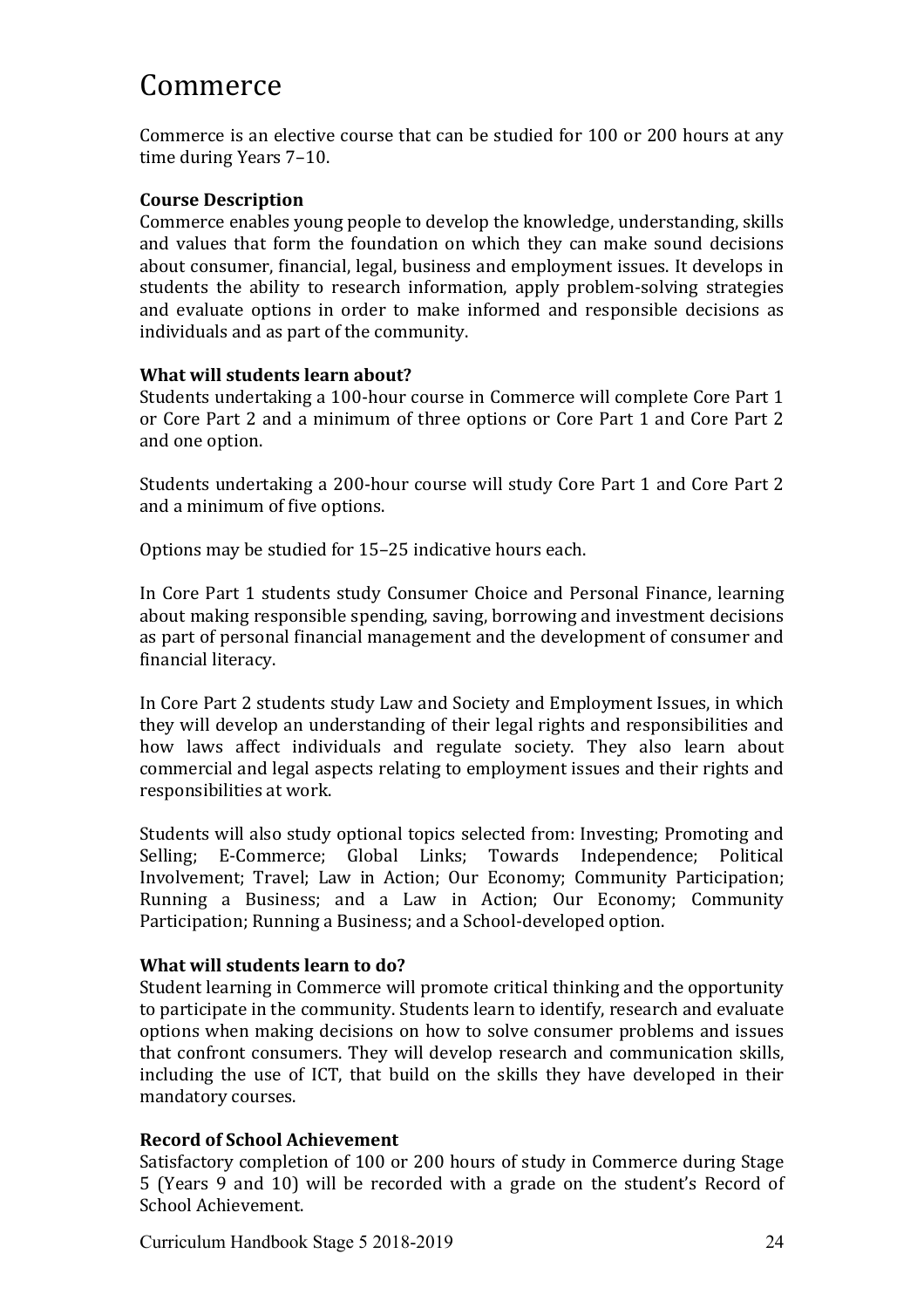# Dance and Film Technology

Dance is an elective course that can be studied for 100 or 200 hours at any time during Years 7–10. 

#### **Course Description**

Dance provides students with opportunities to experience and enjoy dance as an artform as they perform, compose and appreciate dance. In an integrated study of the practices of performance, composition and appreciation, students develop both physical skill and aesthetic, artistic and cultural understandings. The course enables students to express ideas creatively and to communicate physically, verbally and in written forms as they make, perform and analyse dances and dance forms.

#### **What will students learn about?**

All students study dance performance, composition and appreciation. They will learn about the elements of dance (space, time and dynamics) and how they are used in, and link, the three practices. They will learn about performing dances with an awareness of safe dance practice, dance technique and performance quality. They will learn about how dance expresses ideas, feelings and experiences as they construct dance compositions to communicate ideas. They learn about people, culture and society as they study and analyse dance performances, compositions and dance works of art.

#### **What will students learn to do?**

Students will learn to develop an articulate body as they perform a range of dances in a variety of styles with a working knowledge of safe dance practice. They will learn to structure movement as they compose dances to express their ideas, feelings and experiences. They will learn to use the language of dance and to describe movements using the elements of dance as they view, discuss, read and write about dance. Drawing from their experiences gained in performing, composing and appreciating dances, they will learn to make connections between the making and performing of the movement and the appreciation of its meaning. 

#### **Record of School Achievement**

Satisfactory completion of 100 or 200 hours of study in Dance during Stage 5 (Years 9 and 10) will be recorded with a grade on the student's Record of School Achievement.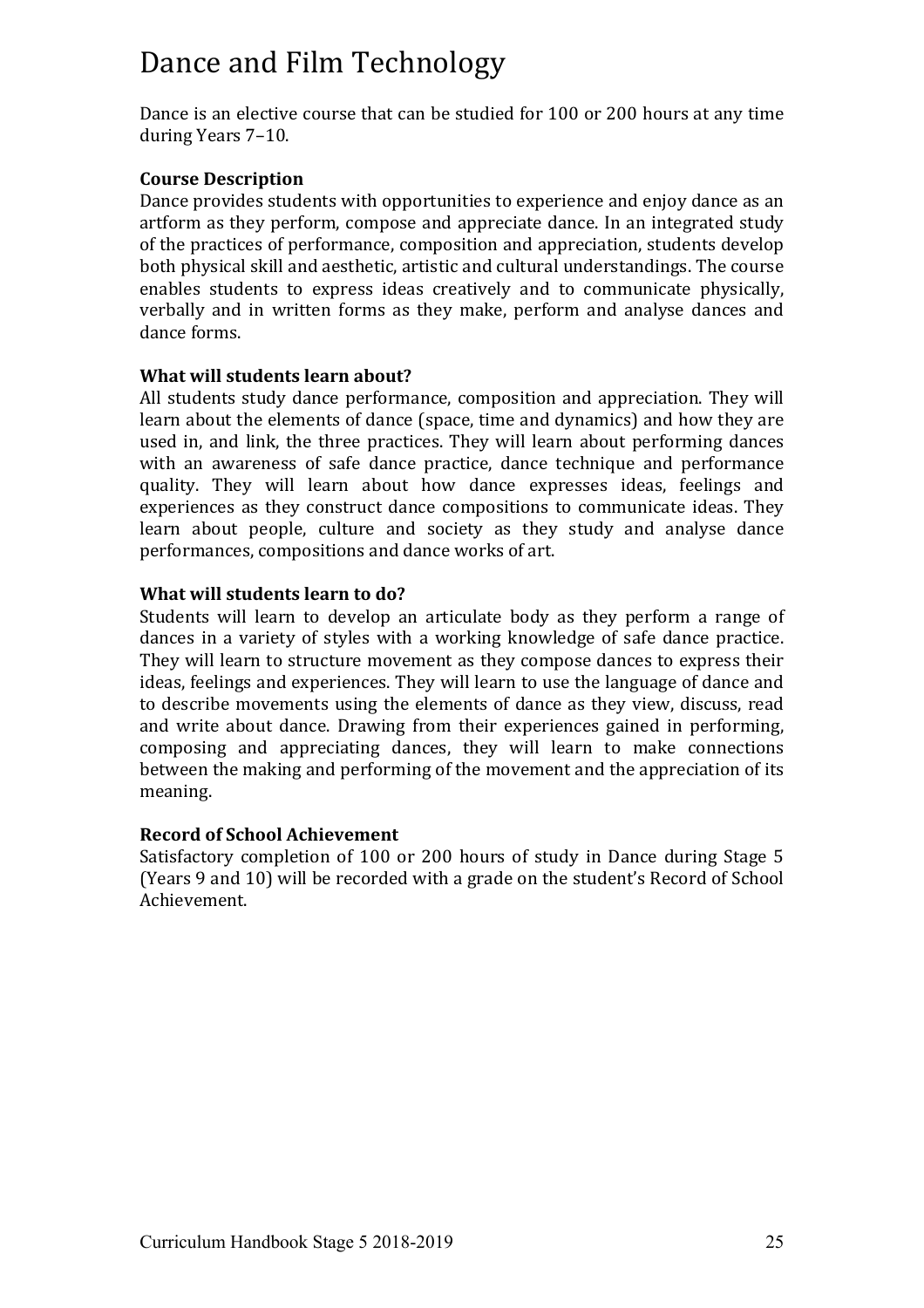## Design and Technology

Design and Technology is an elective course that may be studied for 100 or 200 hours for Stage 5. It builds on the knowledge, skills and experiences developed in the Technology (Mandatory) Years 7-8 Syllabus.

#### **Course Description**

Design and Technology develops a student's ability for innovative and creative thought through the planning and production of design projects related to reallife needs and situations. The design and development of quality projects gives students the opportunity to identify needs and opportunities, research and investigate existing solutions, analyse data and information, generate, justify and evaluate ideas, and experiment with tools, materials and techniques to manage and produce design projects.

#### **What will students learn about?**

All students will learn about the design, production and evaluation of quality designed solutions. They will learn about a range of design processes, the interrelationship of design with other areas of study and the activity of designers over time, across a range of areas. They will develop an appreciation of the impact of technology on the individual, society and the environment through the study of past, current and emerging technologies. Ethical and responsible design, preferred futures and innovation are all dealt with through the study of design and designers.

#### **What will students learn to do?**

Students undertaking Design and Technology will learn to be creative and innovative in the development and communication of solutions to problems relating to design and designing. Students will learn to identify, analyse and respond to needs through research and experimentation leading to the development of quality design projects. They will learn to access, manage and safely use a range of materials, tools and techniques to aid in the development of design projects and to critically evaluate their own work and the work of others. Project management skills will be developed through individual design projects.

#### **Record of School Achievement**

Satisfactory completion of 100 or 200 hours of study in Design and Technology during Stage 5 (Years 9 and 10) will be recorded with a grade on the student's Record of School Achievement.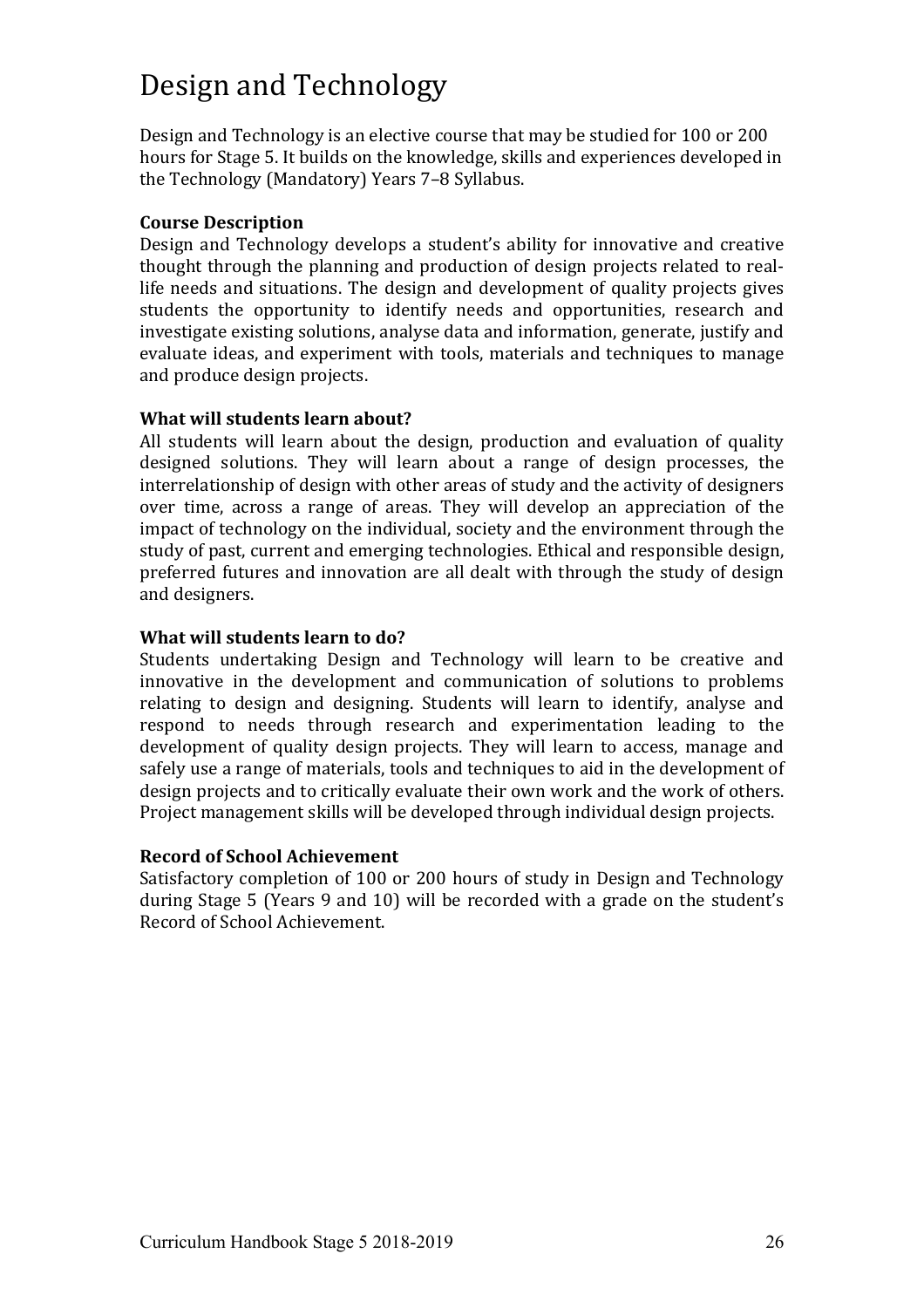### Drama

Drama is an elective course that can be studied for 100 or 200 hours at any time during Years 7–10.

#### **Course Description**

Drama enables young people to develop knowledge, understanding and skills individually and collaboratively to make, perform and appreciate dramatic and theatrical works. Students take on roles as a means of exploring both familiar and unfamiliar aspects of their world while exploring the ways people react and respond to different situations, issues and ideas.

#### **What will students learn about?**

All students undertake a unit of playbuilding in every 100 hours of the course. Playbuilding refers to a group of students collaborating to make their own piece of drama from a variety of stimuli. At least one other dramatic form or performance style must also be studied in the first 100 hours. Examples of these include improvisation, mime, script, puppetry, small screen drama, physical theatre, street theatre, mask, comedy and Shakespeare. Students also learn about the elements of drama, various roles in the theatre, the visual impact of design, production elements and the importance of the audience in any performance.

#### **What will students learn to do?**

Students learn to make, perform and appreciate dramatic and theatrical works. They devise and enact dramas using scripted and unscripted material and use acting and performance techniques to convey meaning to an audience. They learn to respond to, reflect on and analyse their own work and the work of others and evaluate the contribution of drama and theatre to enriching society.

#### **Record of School Achievement**

Satisfactory completion of 100 or 200 hours of study in Drama during Stage 5 (Years 9 and 10) will be recorded with a grade on the student's Record of School Achievement.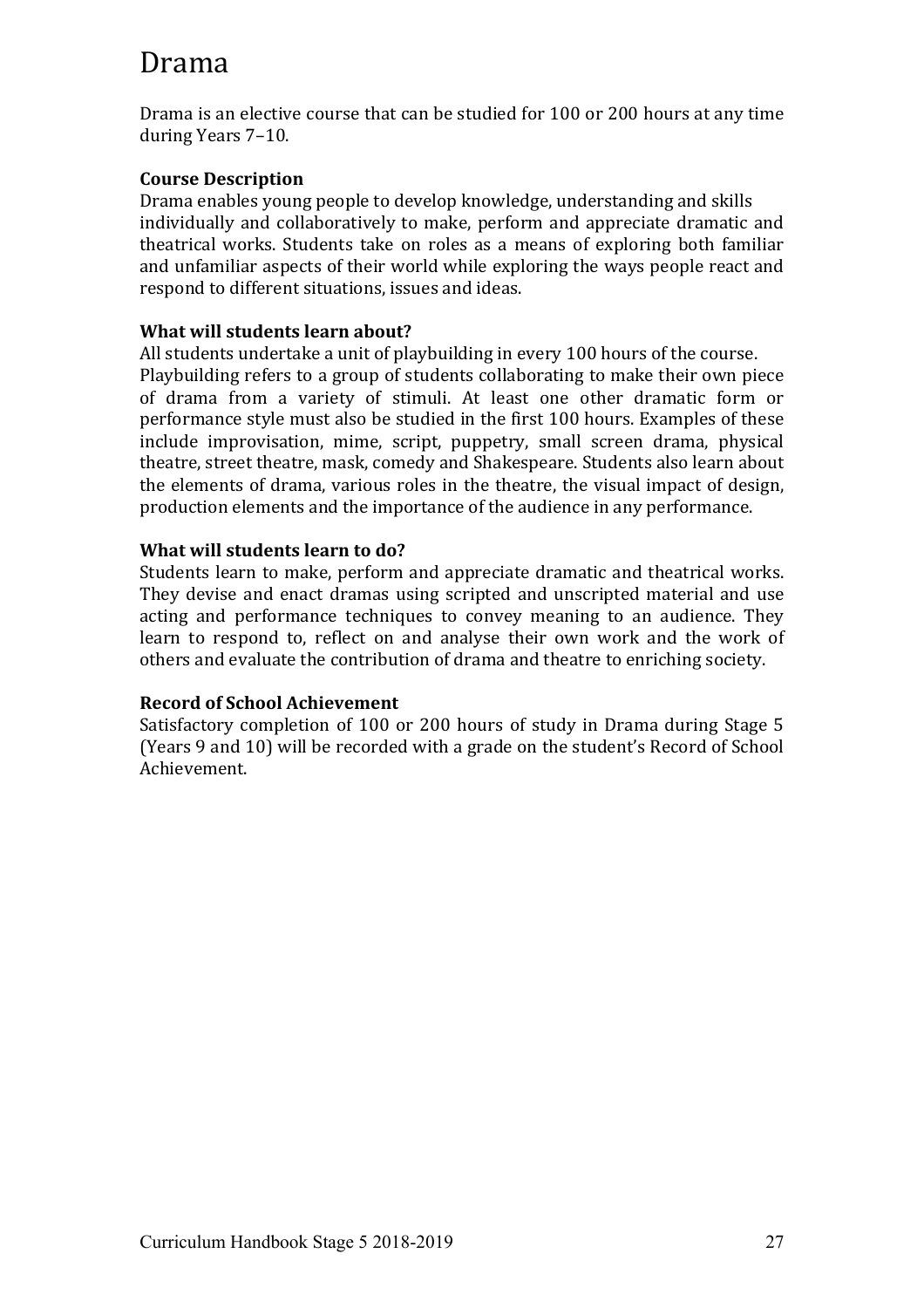# Food Technology

Food Technology is an elective course that may be studied for 100 or 200 hours for Stage 5. It builds on the knowledge, skills and experiences developed in the Technology (Mandatory) Years 7-8 Syllabus.

#### **Course Description**

The study of Food Technology provides students with a broad knowledge and understanding of food properties, processing, preparation and their interrelationship, nutritional considerations and consumption patterns. It addresses the importance of hygiene and safe working practices and legislation in the production of food. Students will develop food-specific skills, which can then be applied in a range of contexts enabling students to produce quality food products. It also provides students with a context through which to explore the richness, pleasure and variety food adds to life and how it contributes to both vocational and general life experiences.

#### **What will students learn about?**

Students will learn about food in a variety of settings, enabling them to evaluate the relationships between food, technology, nutritional status and the quality of life. The following focus areas provide a context through which the core (Food preparation and processing, Nutrition and consumption) will be studied.

- 
- 
- Food product development Food for special occasions
- Food selection and health Food trends
- Food in Australia • Food service and catering
- Food equity extends the Food for special needs
	-
	-

#### **What will students learn to do?**

The major emphasis of the Food Technology syllabus is on students exploring food related issues through a range of practical experiences, allowing then to make informed and appropriate choices with regard to food. Integral to this course is students developing the ability and confidence to design, produce and evaluate solutions to situations involving food. They will learn to select and use appropriate ingredients, methods and equipment safely and competently.

#### **Record of School Achievement**

Satisfactory completion of 100 or 200 hours of study in Food Technology during Stage 5 (Years 9 and 10) will be recorded with a grade on the student's Record of School Achievement.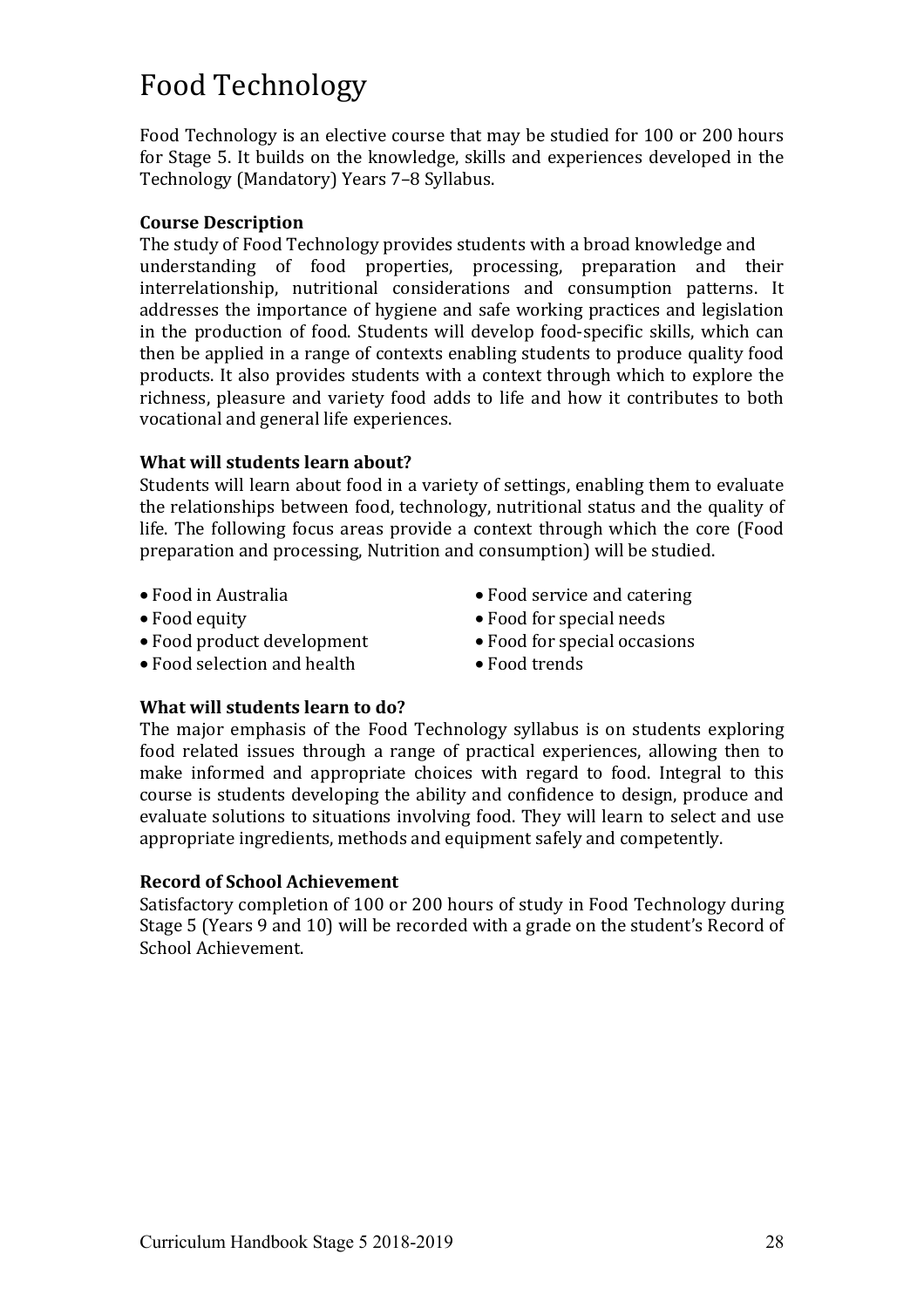# Geography (Elective)

Geography (Elective) is an elective course that can be studied for 100 or 200 hours at any time during Years 7-10.

#### **Course Description**

The Geography (Elective) course provides an opportunity for students to learn more Geography through additional study. It provides students with a broader understanding of the discipline of Geography and the processes of geographical inquiry, and enables depth studies through flexible learning in a choice of focus areas.

Students may undertake either 100 hours or 200 hours in Geography (Elective).

#### **What will students learn about?**

Geography (Elective) enables students to learn more about:

- the geographical processes that form and transform environments and communities
- the importance of the world's environments and issues associated with them
- human activities at a range of scales
- contemporary world events and issues in terms of their spatial and ecological dimensions
- the roles and responsibilities of individuals, groups and governments in resolving tensions and conflicts at a range of scales
- being an informed and active citizen.

#### **What will students learn to do?**

Students learn to gather, process and communicate geographical information from a variety of primary and secondary sources. Appropriate geographical tools including information and communication technologies (ICT) are to be integrated in each focus area. Geographical tools, such as maps, graphs, statistics, photographs and fieldwork, assist students to gather, analyse and communicate geographical information in a range of formats.

#### **Course Requirements**

In a 100-hour Geography (Elective) course students must study at least three of the eight focus areas. In a 200-hour Geography (Elective) course they will study at least five of the eight focus areas.

#### **Record of School Achievement**

Satisfactory completion of 100 or 200 hours of study in Geography (Elective) during Stage 5 (Years 9 and 10) will be recorded with a grade on the student's Record of School Achievement.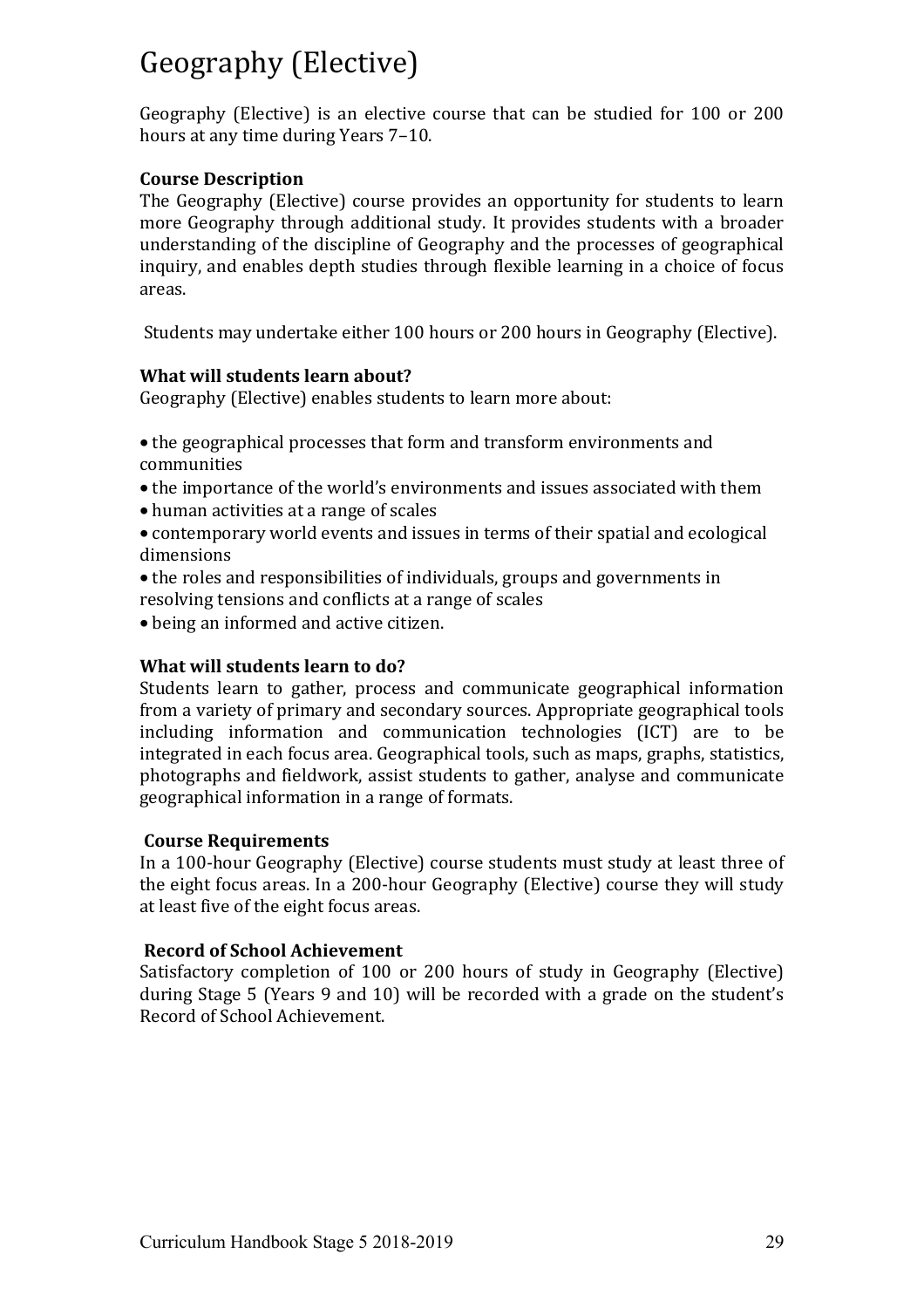# Graphics Technology

Graphics Technology is an elective course that may be studied for 100 or 200 hours for Stage 5. It builds on the knowledge, skills and experiences developed in the Technology (Mandatory) Years 7-8 Syllabus.

#### **Course Description**

The study of Graphics Technology develops an understanding of the significance of graphical communication as a universal language and the techniques and technologies used to convey technical and non-technical ideas and information. Graphics Technology develops in students the ability to read, interpret and produce graphical presentations that communicate information using a variety of techniques and media.

#### **What will students learn about?**

All students will learn about the principles and techniques involved in producing a wide range of images, models, pictures and drawings. They will gain an understanding of graphics standards, conventions and procedures used in manual and computer-based drafting.

Students undertaking 200 hours of Graphics Technology may also study a range of options that focus on specific areas of graphics including:

| • Architectural Drawing              | • Engineering Drawing              |
|--------------------------------------|------------------------------------|
| • Australian Architecture            | • Graphic Design and Communication |
| • Cabinet and Furniture Drawing      | • Landscape Drawing                |
| • Computer Aided Design and Drafting | • Pattern Design                   |
| • Cartography and Surveying          | • Product Illustration             |
| • Computer Animation                 | • Technical Illustration.          |

#### **What will students learn to do?**

The major emphasis of the Graphics Technology syllabus is on students actively planning, developing and producing quality graphical presentations. Students will learn to design, prepare and present graphical presentations using both manual and computer based drafting technologies. They will learn to interpret and analyse graphical images and presentations and develop an understanding of the use of graphics in industrial, commercial and domestic applications.

#### **Record of School Achievement**

Satisfactory completion of 100 or 200 hours of study in Graphics Technology during Stage 5 (Years 9 and 10) will be recorded with a grade on the student's Record of School Achievement.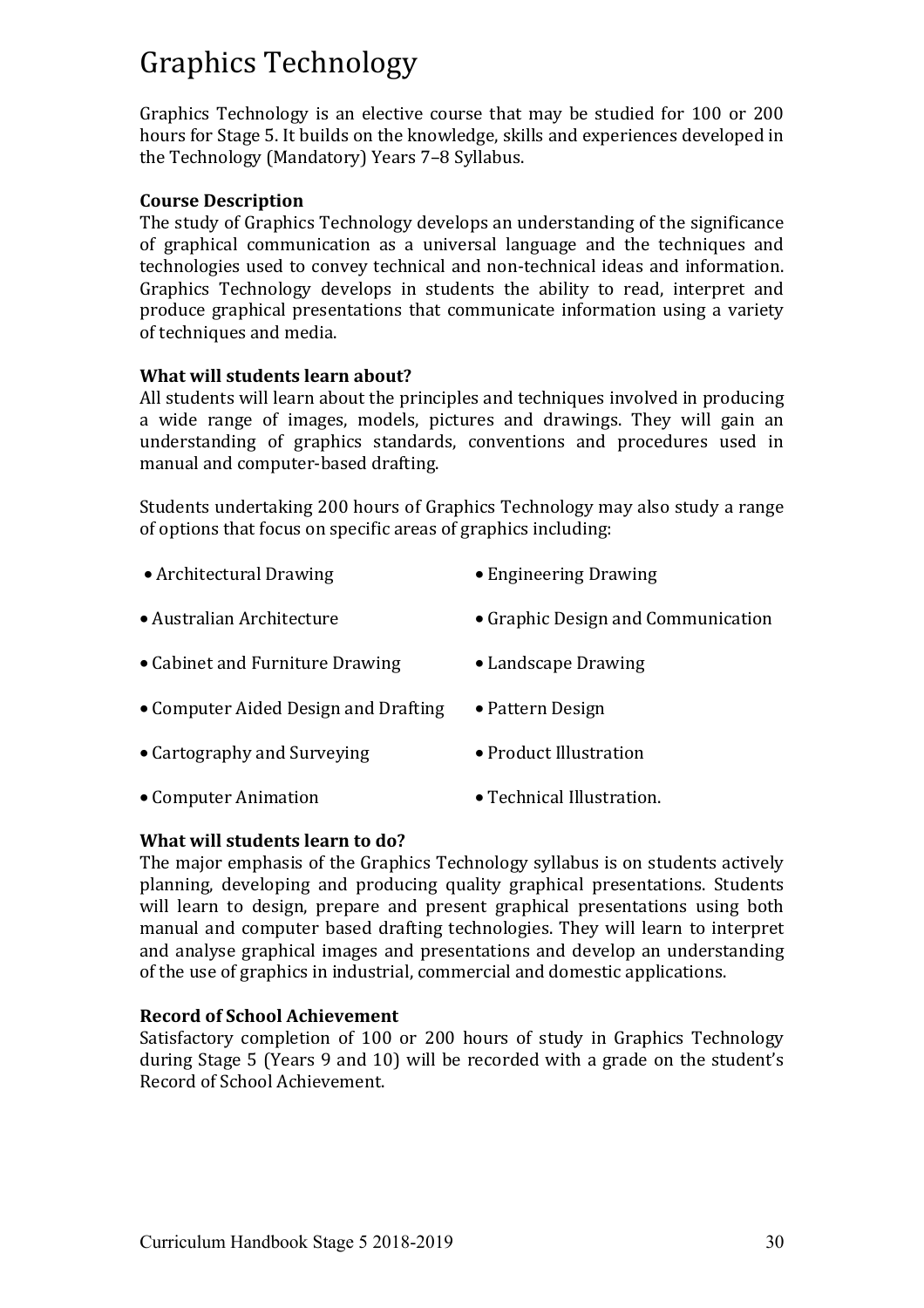### Big History (Elective)

Big History, Stage 5, 100 hours

#### **What is Big History?**

Big History examines our past, explains our present, and imagines our future. It's a story about us. An idea that arose from a desire to go beyond specialised and self-contained fields of study to grasp history as a whole. It is designed for anyone seeking answers to the big questions about the history of our Universe.

The Big History Project is a joint effort between teachers, scholars, scientists, and their supporters to bring a multi-disciplinary approach to knowledge to lifelong learners around the world. At O'Connor we are offering Big History as a possible elective in Year 9. Starting from 2018 Year 9's only option to study history will be the Big History course. The course will build upon the learning across the curriculum content and the general capabilities priorities from the NSW Board of Studies syllabus documents for the Australian Curriculum that encompass the knowledge, skills, attitudes and behaviors to assist students to live and work successfully in the 21st century.

Students undertaking the proposed course will achieve a deepening of their understanding and knowledge of the numerous philosophical, scientific and historical approaches to investigating their relationship to the universe and understanding their place within it. They will also have the opportunity to develop a critical approach to investigating claims of knowledge and sources of information.

| Module | Title                                      | Hours |
|--------|--------------------------------------------|-------|
| 1      | What do we know and how do we know it?     | 20    |
| 2      | Where do we come from?                     | 20    |
| 3      | What makes us human?                       | 20    |
| 4      | How have humans changed things?            | 20    |
| 5      | Where are we now and where are we heading? | 20    |
|        | Total CORE hours                           | 100   |

#### **Course Structure Overview**

#### **Big History - Module Descriptions**

#### Module 1 - **What do we know and how do we know it?** Hours: 20

In this module students will be exposed to ideas, and develop an understanding of concepts related to the study of epistemology. Students will be challenged to think about the different types of knowledge they encounter exploring processes of reasoning employed to decide whether to 'trust' claims of knowledge they encounter. Students will examine ways of knowing across a range of disciplines such as history, science and philosophy, as well as exploring how different groups of people across time represent differing claims of knowledge.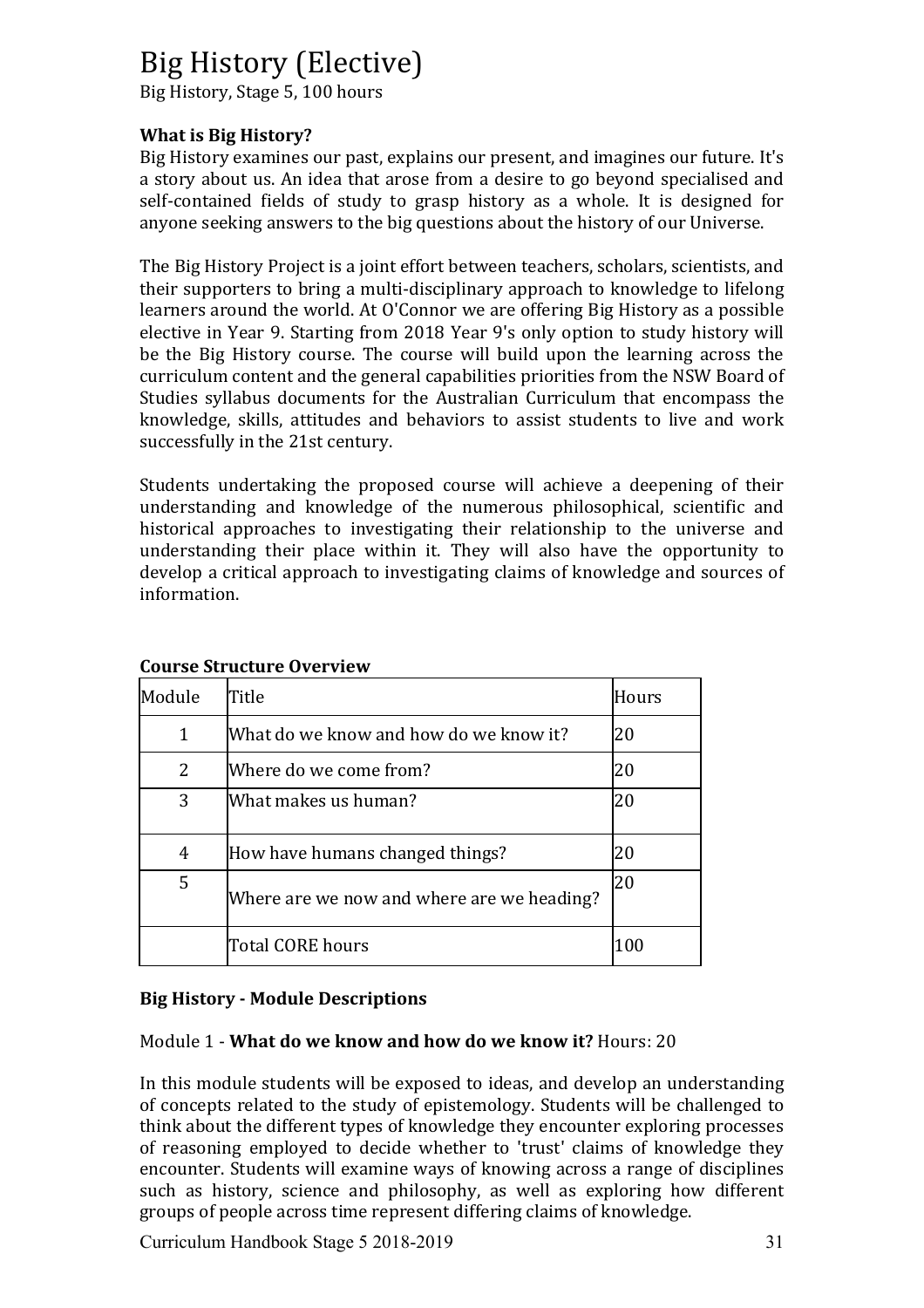#### Module 2- **Where do we come from?** Hours: 20

In this module students will explore responses to the fundamental question, 'where do we come from?' within our universe. Students will explore the role of origin stories from a range of cultures in searching for answers to this enduring question. Students will be introduced to the concept of the universe and explore their place within that universe, investigating claims made, and the use of evidence to support those claims across a range of disciplines, including history, examining how we came to be in this current time and place.

#### Module 3 - **What makes us human?** Hours: 20

In this module students will explore a range of ideas, claims of knowledge and types of evidence that address the question 'What makes us human'? Students will investigate existing claims of knowledge and create their own hypotheses to this question, to understand and appreciate the complex nature of this essential philosophical question.

#### Module 4 - **How have humans changed things?** Hours: 20

In this module students will investigate claims of knowledge and philosophical questions relating to how the nature of our existence on this planet has changed the way we live and the environment we inhabit. Students will be asked to think actively and critically about how the relationship of human beings to each other and the world they live in has changed over time. Students will explore how the growing interconnections between peoples with differing world views and belief systems has shaped responses to enduring philosophical questions, and how this relates to issues students face today.

#### Module 5 - Where are we now and where are we heading? Hours: 20

In this module students will reflect on claims of knowledge, evidence and hypotheses made throughout the preceding four modules of this course to critically assess contemporary and future relationships of human beings with each other, their environment and the universe. Students will revisit key philosophical questions explored in this course and apply them to the context of the world in which they currently live. Students will develop informed hypotheses about the future of human beings in the universe and pose their own philosophical questions relevant to their experiences now and in the future.

Further information about this course can be found at: https://school.bighistoryproject.com/bhplive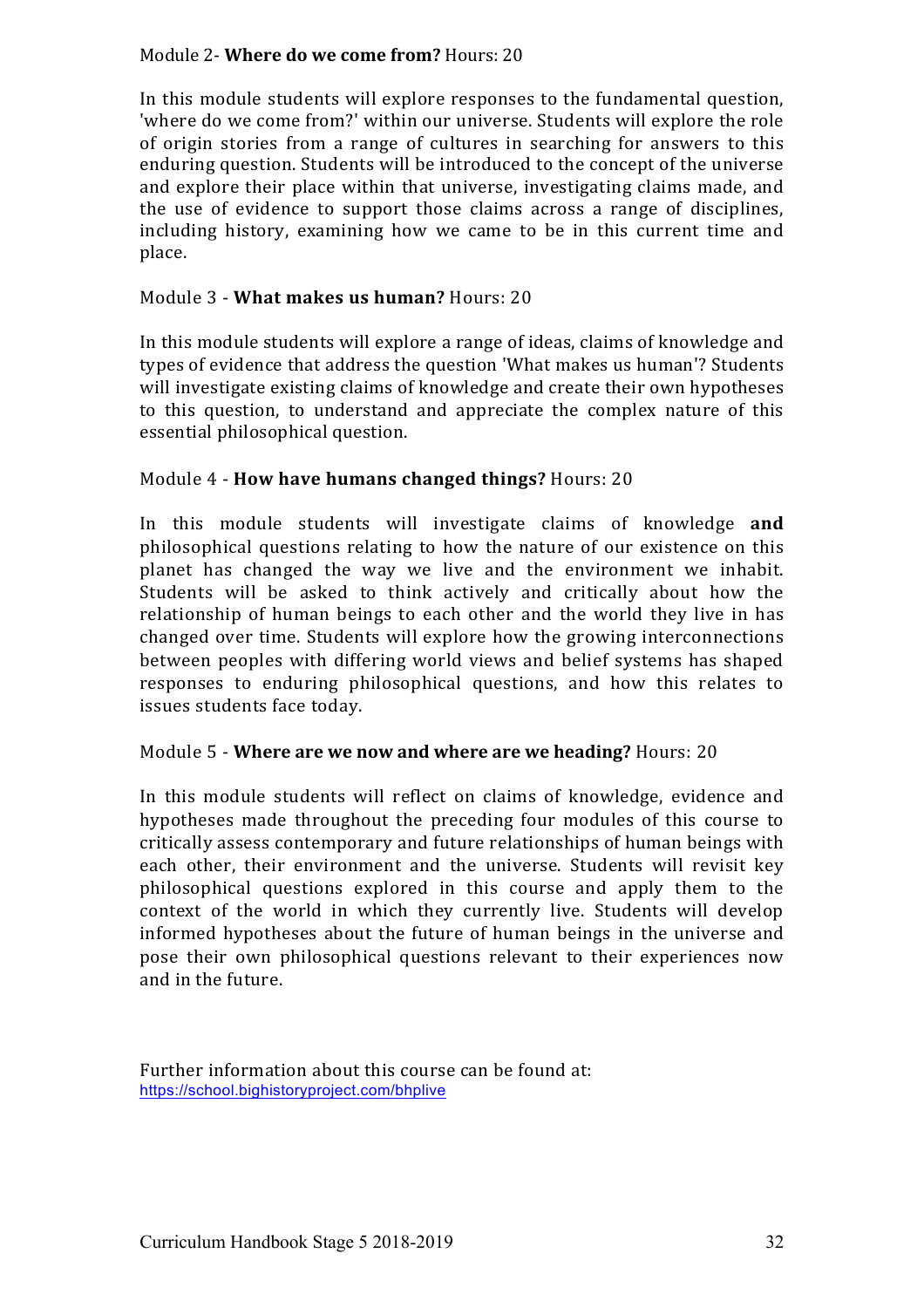## Industrial Technology

Industrial Technology is an elective subject within which students may undertake one or two courses. Each course may be studied for 100 or 200 hours for Stage 5. It builds on the knowledge, skills and experiences developed in the Technology (Mandatory) Years 7-8 Syllabus.

#### **Course Description**

Industrial Technology develops students' knowledge and understanding of materials and processes in a range of technologies. They develop knowledge and skills relating to the selection, use and application of materials, tools, machines and processes through the planning and production of quality practical projects.

Students may undertake one or two courses in Industrial Technology and may elect to study one of eleven focus areas in each course. These focus areas are based on a range of technologies of industrial and domestic significance. These include studies in:

- Automotive Leather
- Building and Construction Metal
- 
- Electronics Polymers
- Engineering Timber
- Farm Maintenance
- 
- 
- Ceramics Multimedia/Photography
	-
	-

#### **What will students learn about?**

All students will learn about the properties and applications of materials associated with their chosen area of study. They will study the range of tools, machines and processes available in both industrial and domestic settings for working with selected materials. Students will learn about safe practices for practical work environments, including risk identification and minimisation strategies. They will also learn about design and designing including the communication of ideas and processes.

#### **What will students learn to do?**

The major emphasis of the Industrial Technology syllabus is on students actively planning and constructing quality practical projects. Students will learn to select and use a range of materials for individual projects. They will learn to competently and safely use a range of hand tools, power tools and machines to assist in the construction of projects. They will also learn to produce drawings and written reports to develop and communicate ideas and information relating to projects.

#### **Record of School Achievement**

Satisfactory completion of 100 or 200 hours of study in an Industrial Technology course during Stage 5 (Years 9 and 10) will be recorded with a grade on the student's Record of School Achievement. This may occur in up to two courses.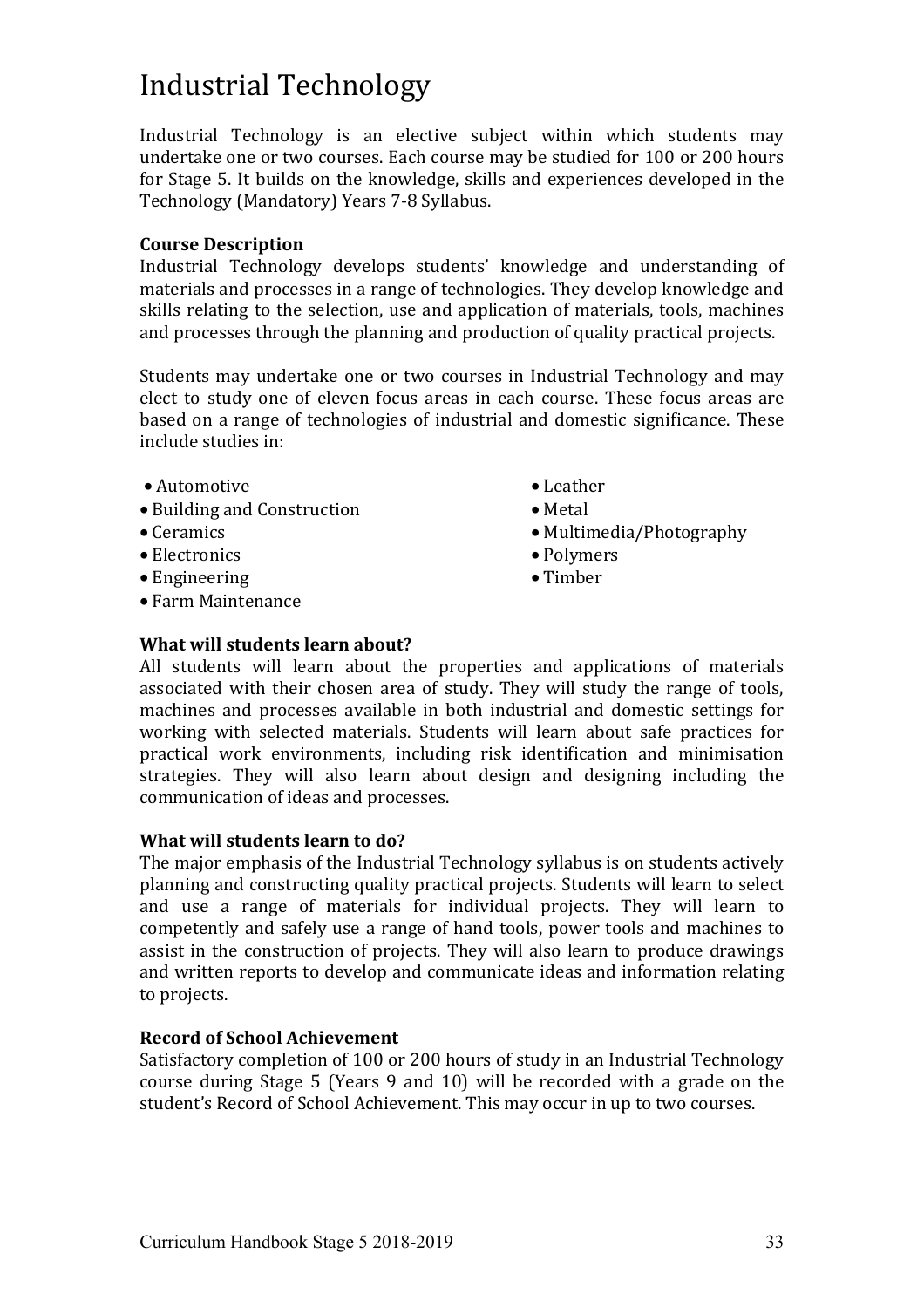### Music

The Music Years 7–10 Syllabus contains both Mandatory and Elective courses. The mandatory course is taught as a coherent study of 100 hours, not spread over several years. This is a requirement for eligibility for the award of the Record of School Achievement. The elective course can be studied for 100 or 200 hours in Stage 5.

#### **Course Description**

All students should have the opportunity to develop their musical abilities and potential. As an artform, music pervades society and occupies a significant place in world cultures and in the oral and recorded history of all civilisations. Music plays important roles in the social, cultural, aesthetic and spiritual lives of people. At an individual level, music is a medium of personal expression. It enables the sharing of ideas, feelings and experiences. The nature of musical study also allows students to develop their capacity to manage their own learning, engage in problem-solving, work collaboratively and engage in activity that reflects the real world practice of performers, composers and audiences.

#### **What will students learn about?**

In both the Mandatory and Elective courses, students will study the concepts of music (duration, pitch, dynamics and expressive techniques, tone colour, texture and structure) through the learning experiences of *performing, composing and listening*, within the *context* of a range of styles, periods and genres.

The Mandatory course requires students to work in a broad range of musical contexts, including an exposure to art music and music that represents the diversity of Australian culture. The Elective course requires the study of the compulsory topic Australian Music, as well as a number of optional topics that represent a broad range of musical styles, periods and genres.

#### **What will students learn to do?**

In Music, students learn to perform music in a range of musical contexts, compose music that represents the topics they have studied and listen with discrimination, meaning and appreciation to a broad range of musical styles.

The study of the concepts of music underpins the development of skills in performing, composing and listening.

#### **Course Requirements**

The Mandatory course is usually studied in Years 7 and/or 8. Students may not commence study of the Elective course until they have completed the requirements of the Mandatory course.

#### **Record of School Achievement**

Satisfactory completion of the mandatory Music course will be recorded on the student's Record of School Achievement.

Satisfactory completion of 100 or 200 hours of elective study in Music during Stage 5 (Years 9 and 10) will be recorded with a grade on the student's Record of School Achievement.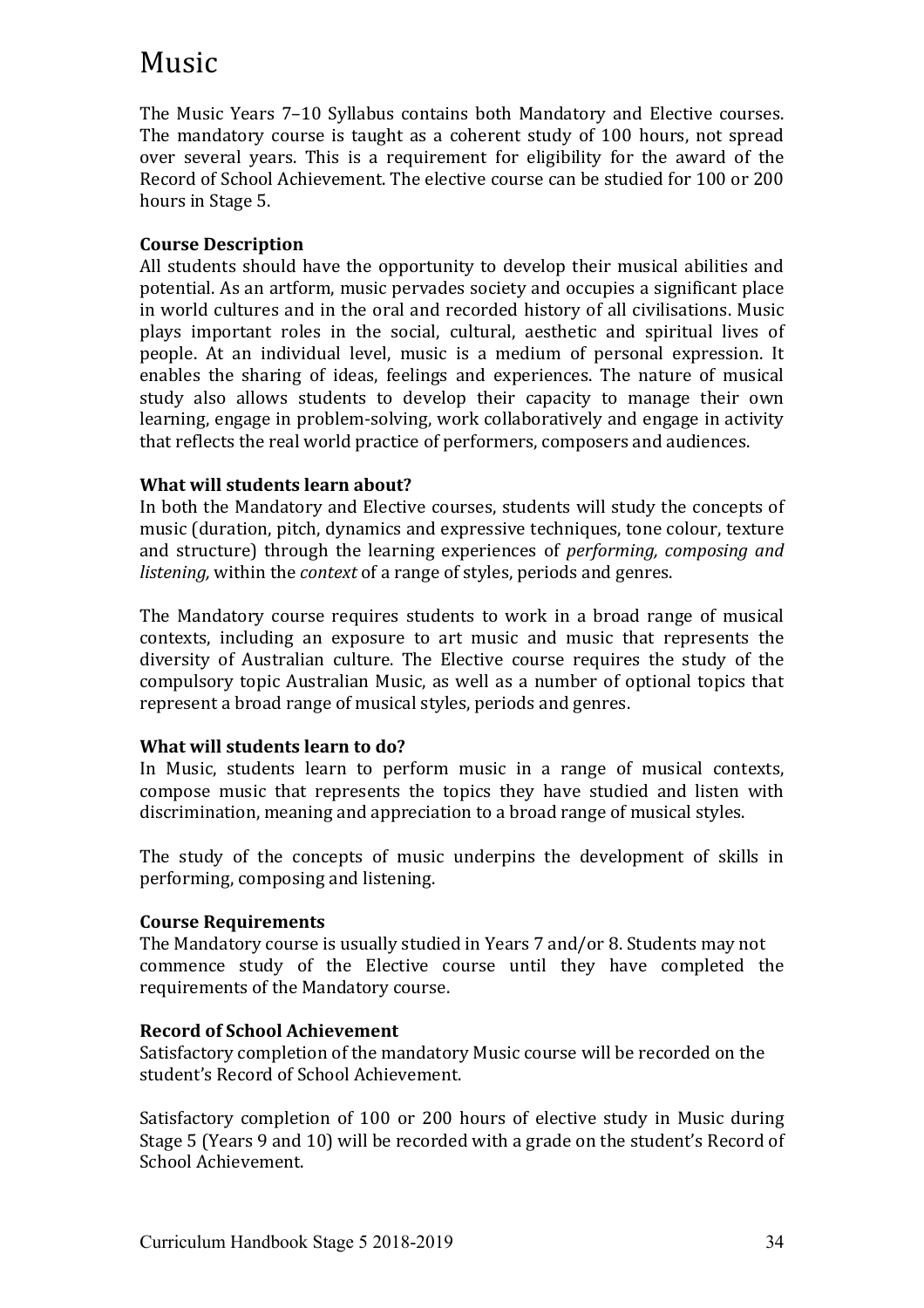## Physical Activity and Sports Studies

Physical Activity and Sports Studies (PASS) is an elective content endorsed course that may be studied for 100 or 200 hours for the Record of School Achievement. The syllabus can be taught at any time in Years 7–10 however, its outcomes and content have been designed at a Stage 5 standard.

#### **Course Description**

Physical Activity and Sports Studies aims to enhance students' capacity to participate effectively in physical activity and sport, leading to improved quality of life for themselves and others.

Students engage in a wide range of physical activities in order to develop key understandings about how and why we move and how to enhance quality and enjoyment of movement.

#### **What will students learn about?**

The course includes modules selected from each of the following three areas of study:

Foundations of Physical Activity

- Body systems and energy for physical activity
- Physical activity for health
- Physical fitness
- Fundamentals of movement skill development
- Nutrition and physical activity
- Participating with safety

Physical Activity and Sport in Society

- Australia's sporting identity
- Lifestyle, leisure and recreation
- Physical activity and sport for specific groups
- Opportunities and pathways in physical activity and sport
- $\bullet$  Issues in physical activity and sport

Enhancing Participation and Performance

- Promoting active lifestyles
- Coaching
- Enhancing performance strategies and techniques
- Technology, participation and performance
- Event management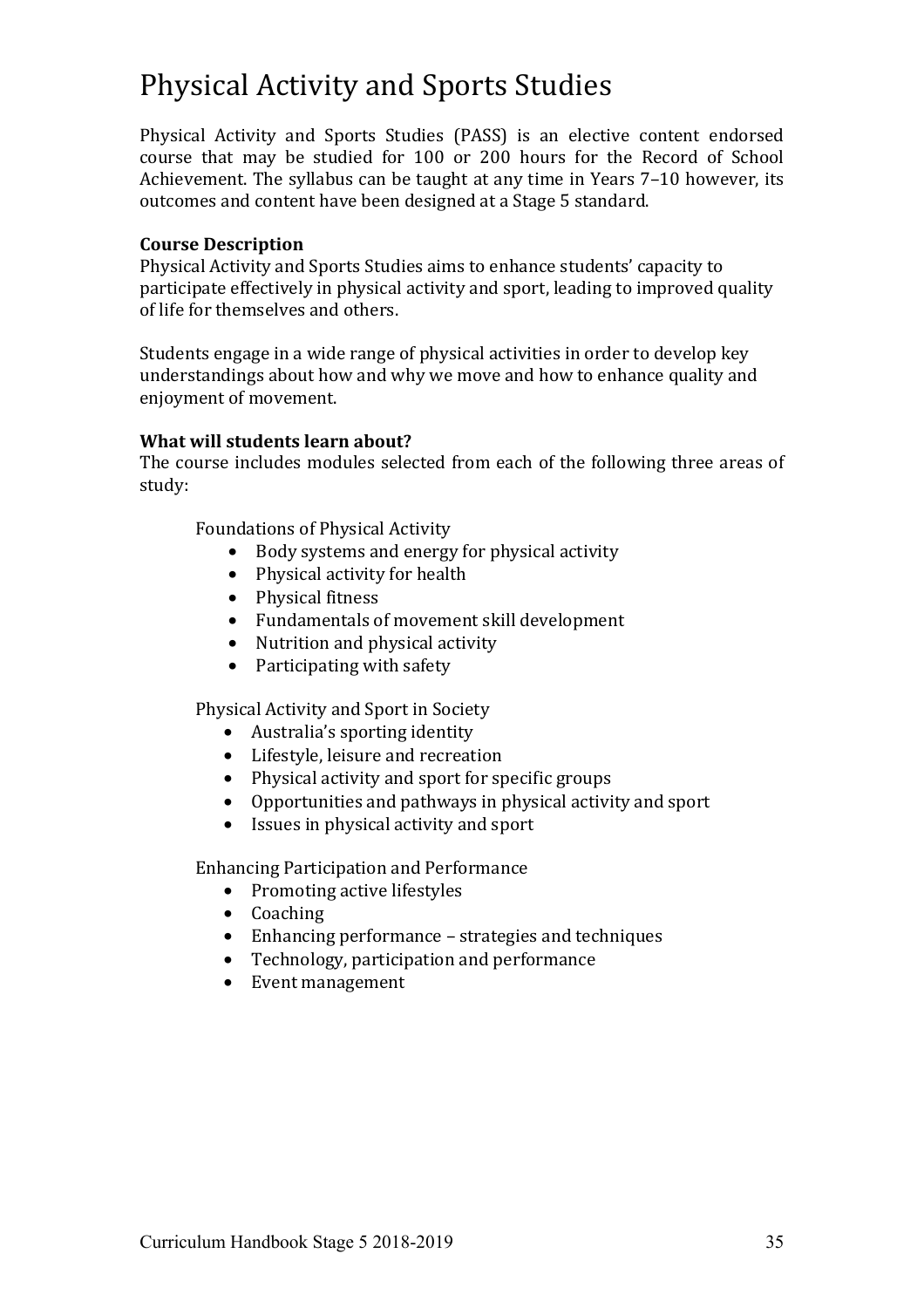# STEM

This school developed Endorsed Course covers a number of modules in the fields of technology and engineering, they include;

Engineering Fundamentals, Aerodynamics, Motion, Mechatronics and the Major Research Project. There are five compulsory modules.

#### **Course Description**

To satisfy the requirements of the course students must undertake a range of inquiry-based learning activities, which occupy the majority of course, time. Inquiry-based learning assists students to actively pursue and use technological knowledge rather than experience it as pre-packaged and complete  $-$ to be accepted and practised. Thus in the course structure there are many points at which students raise questions and explore ideas.

In module 1 activities 'guided inquiry' strategies are used, but students are later encouraged to shape their own inquiry around questions that interest them, such as the Major Research.

The aim of the STEM course is to promote the areas of science, technology, engineering and mathematics through the study of technology, engineering, skills and mechanics.

#### **What will students learn about?**

Students will learn to use a range of tools, techniques and processes, including relevant technologies in order to develop solutions to a wide variety of problems relating to their present and future needs and aspirations.

STEM aims to reverse these lowered participation rates by inspiring and enabling secondary school students to appreciate the role and potential of science, technology, engineering and mathematics in the world in which they live, and to learn from their journey of technological inquiry, the essence of evidence-based critical thinking.

One of the aims of the STEM course is to increase the number of students studying physics, chemistry, engineering, design and technology, computing and mathematics subjects at the upper secondary school level. This is to be achieved through an integrative technology and engineering course structure, which give practical relevance to scientific and mathematical concepts.

#### **Secondary aims of the STEM course include:**

Improve the level of technological and engineering literacy and understanding in the community.

Prepare students to engage with engineering ideas and be knowledgeable about the way engineers and technologists work.

Increase the number of students choosing science and engineering careers to address the shortage of science and engineering graduates.

Increase students' awareness of careers in STEM areas including trades.

Improve the quality of classroom teaching practices and enable teachers to develop confidence and skills that will assist them in delivering the Australian Curriculum.

Improve teaching quality through a cross-curriculum approach to programming and lesson delivery.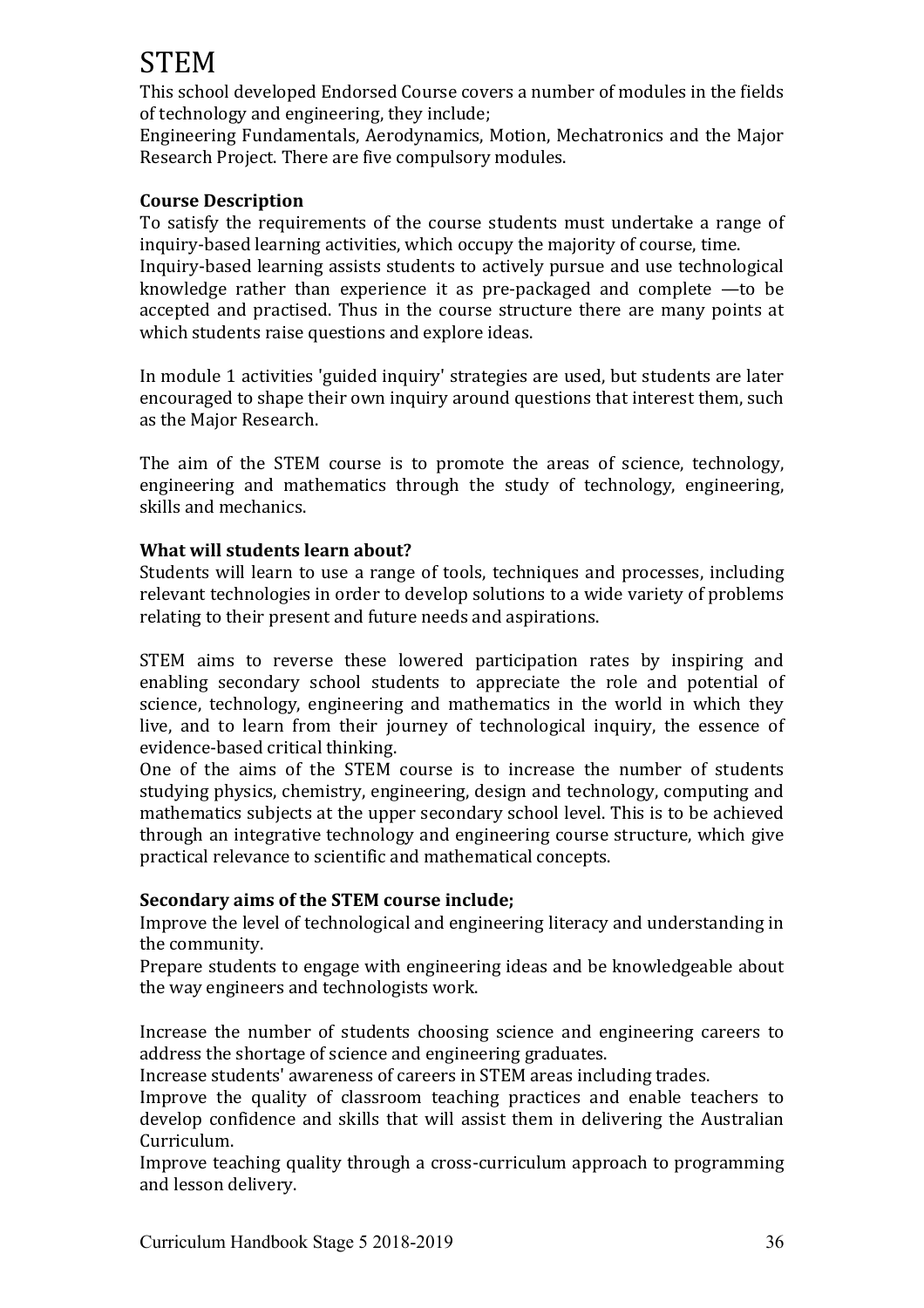## Textiles Technology

Textiles Technology is an elective course that may be studied for 100 or 200 hours for Stage 5. It builds on the knowledge, skills and experiences developed in the Technology (Mandatory) Years 7-8 Syllabus.

#### **Course Description**

The study of Textiles Technology provides students with a broad knowledge of the properties, performance and uses of textiles in which fabrics, colouration, varns and fibres are explored. Students examine the historical, cultural and contemporary perspectives on textile design and develop an appreciation of the factors affecting them as textile consumers. Students investigate the work of textile designers and make judgements about the appropriateness of design ideas, the selection of materials and tools and the quality of textile items. Textile projects will give students the opportunity to be creative, independent learners and to explore functional and aesthetic aspects of textiles.

#### **What will students learn about?**

Students will learn about textiles through the study of different focus areas and areas of study. The following focus areas are recognised fields of textiles that will direct the choice of student projects.

| $\bullet$ Apparel     | $\bullet$ Textile arts |                   |
|-----------------------|------------------------|-------------------|
| $\bullet$ Furnishings | $\bullet$ Non-apparel  | $\bullet$ Costume |

Project work will enable students to discriminate in their choices of textiles for particular uses. The focus areas provide the context through which the three areas of study (Design, Properties and Performance of Textiles, Textiles and Society) are covered.

#### **What will students learn to do?**

By examining the work of designers students will learn to use the creative process to design textile items. Design ideas and experiences are documented and communicated and will show evidence of each of the stages of designing, producing and evaluating. Students will learn to select, use and manipulate appropriate materials, equipment and techniques to produce quality textile projects. Students will learn to identify the properties and performance criteria of textiles by deconstructing textile items and identify the influence of historical, cultural and contemporary perspectives on textile design, construction and use.

#### **Record of School Achievement**

Satisfactory completion of 100 or 200 hours of study in Textiles Technology during Stage 5 (Years 9 and 10) will be recorded with a grade on the student's Record of School Achievement.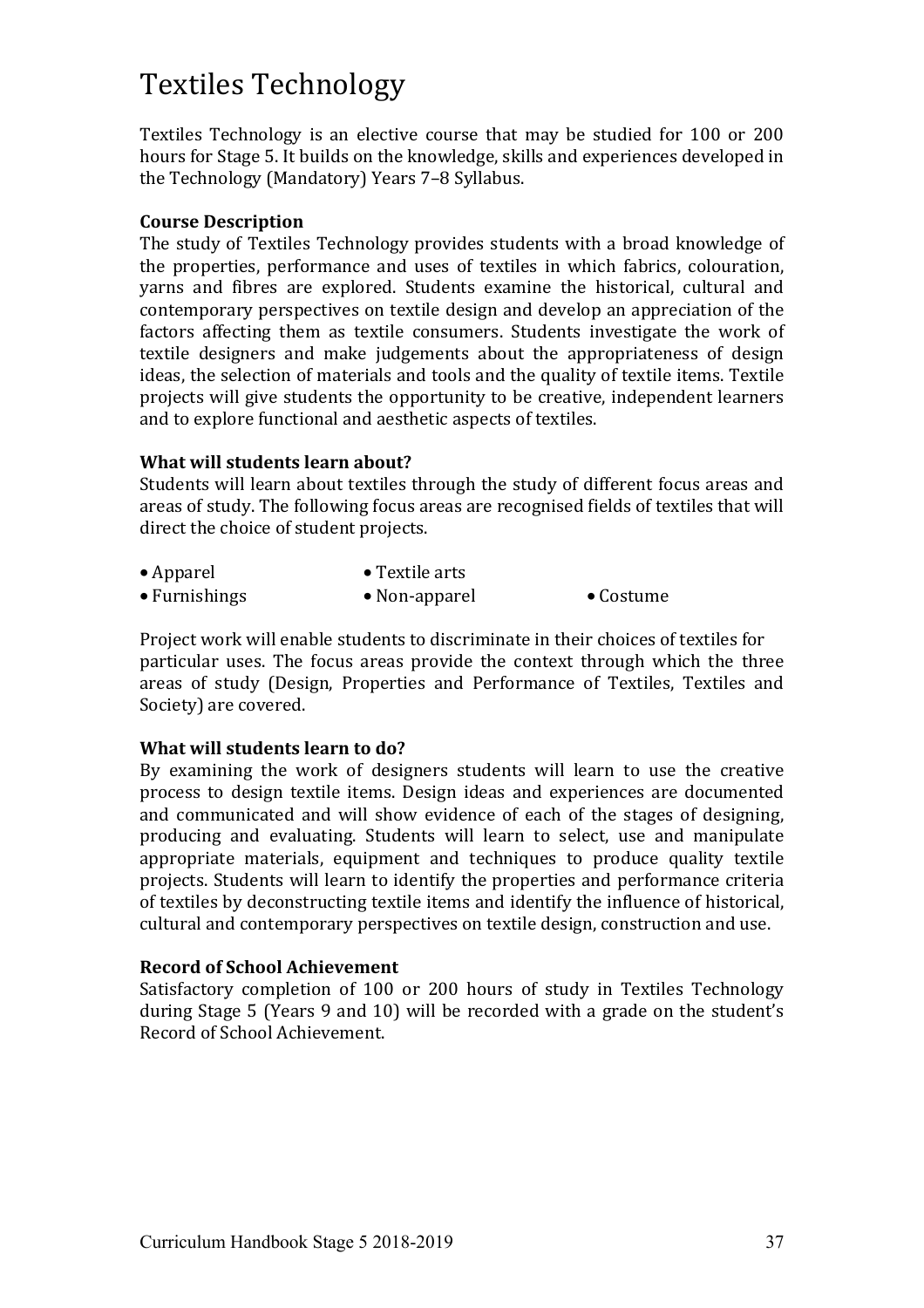### Visual Arts

The Visual Arts Years  $7-10$  Syllabus contains both Mandatory and Elective courses. The Mandatory course is taught as a coherent study of 100 hours, not spread over several vears. This is a requirement for eligibility for the award of the Record of School Achievement. The Elective course can be studied for 100 or 200 hours in Stage 5 (Years 9 and 10).

#### **Course Description**

Visual Arts provides opportunities for students to enjoy the making and studying of art. It builds an understanding of the role of art in all forms of media, both in the contemporary and historical world, and enables students to represent their ideas and interests in artworks. Visual Arts enables students to become informed about, understand and write about their contemporary world.

#### **What will students learn about?**

Students learn about the pleasure and enjoyment of making different kinds of artworks in 2D, 3D and/or 4D forms. They learn to represent their ideas and interests with reference to contemporary trends and how artists' including painters, sculptors, architects, designers, photographers and ceramists, make artworks. Students learn about how art is shaped by different beliefs, values and meanings by exploring artists and artworks from different times and places and relationships in the artworld between the artist  $-$  artwork  $-$  world  $-$  audience. They also explore how their own lives and experiences can influence their artmaking and critical and historical studies.

#### **What will students learn to do?**

Students learn to make artworks using a range of materials and techniques in 2D, 3D and 4D forms, including traditional and more contemporary forms, sitespecific works, installations, video and digital media and other ICT forms, to build a body of work over time. They learn to develop their research skills, approaches to experimentation and how to make informed personal choices and judgements. They learn to record procedures and activities about their artmaking practice in their Visual Arts diary. They learn to investigate and respond to a wide range of artists and artworks in artmaking, critical and historical studies. They also learn to interpret and explain the function of and relationships in the artworld between the artist  $-$  artwork  $-$  world  $-$  audience to make and study artworks.

#### **Course Requirements**

Students are required to produce a body of work and keep a Visual Arts diary.

#### **Record of School Achievement**

Satisfactory completion of the mandatory Visual Arts course will be recorded on the student's Record of School Achievement. Satisfactory completion of 100 or 200 hours of elective study in Visual Arts during Stage 5 (Years 9 and 10) will be recorded with a grade on the student's Record of School Achievement.